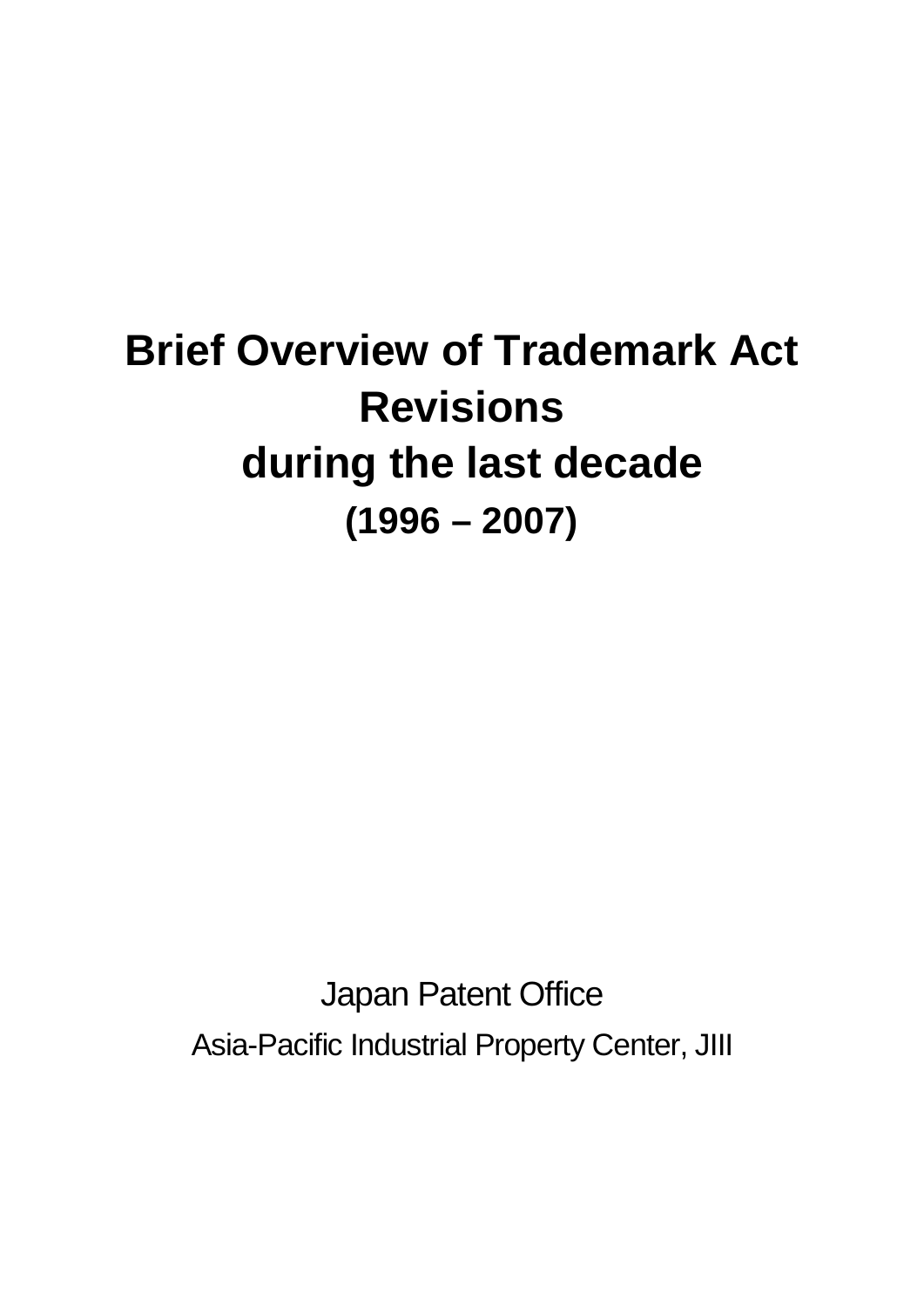# **CONTENTS**

| Introduction                                                                                                                                                          | $\overline{1}$  |
|-----------------------------------------------------------------------------------------------------------------------------------------------------------------------|-----------------|
|                                                                                                                                                                       | $\mathbf{1}$    |
| 1. Revisions in response to the participation in the Trademark Law Treaty $\cdots$                                                                                    | 1               |
| (1) Adoption of single application for multiple classes                                                                                                               | $\mathbf{1}$    |
| (2) No examination for renewal and establishment of grace period for renewal $\cdots$                                                                                 | $\overline{2}$  |
| (3) Treatment of contracting parties of the Trademark Law Treaty                                                                                                      | $\overline{2}$  |
| $(4)$ Others $\cdots$ $\cdots$ $\cdots$ $\cdots$ $\cdots$ $\cdots$ $\cdots$ $\cdots$ $\cdots$ $\cdots$ $\cdots$ $\cdots$ $\cdots$ $\cdots$ $\cdots$ $\cdots$ $\cdots$ | 3               |
| 2.                                                                                                                                                                    | 3               |
|                                                                                                                                                                       | 3               |
|                                                                                                                                                                       | $\overline{4}$  |
| (3) Retroactivity of decision on appeal for cancellation                                                                                                              | $\overline{4}$  |
| (4) Extension of the scope regarded as use of a registered trademark $\cdots$                                                                                         | $5\overline{)}$ |
| Promotion of quick granting of trademark rights<br>3.                                                                                                                 | 6               |
| (1) Notice of rejection for a reason of previously filed                                                                                                              |                 |
|                                                                                                                                                                       | 6               |
| (2) Shift to opposition after granting of trademark rights                                                                                                            | 6               |
| (3) Adoption of the standard character system                                                                                                                         | 8               |
| (4) Adoption of payment of registration fee in installment                                                                                                            | 8               |
| Prohibition of registration of well-known and<br>4.                                                                                                                   |                 |
| famous trademark of others for unfair purposes                                                                                                                        | 9               |
| Introduction of three-dimensional trademark system<br>5.                                                                                                              | 10              |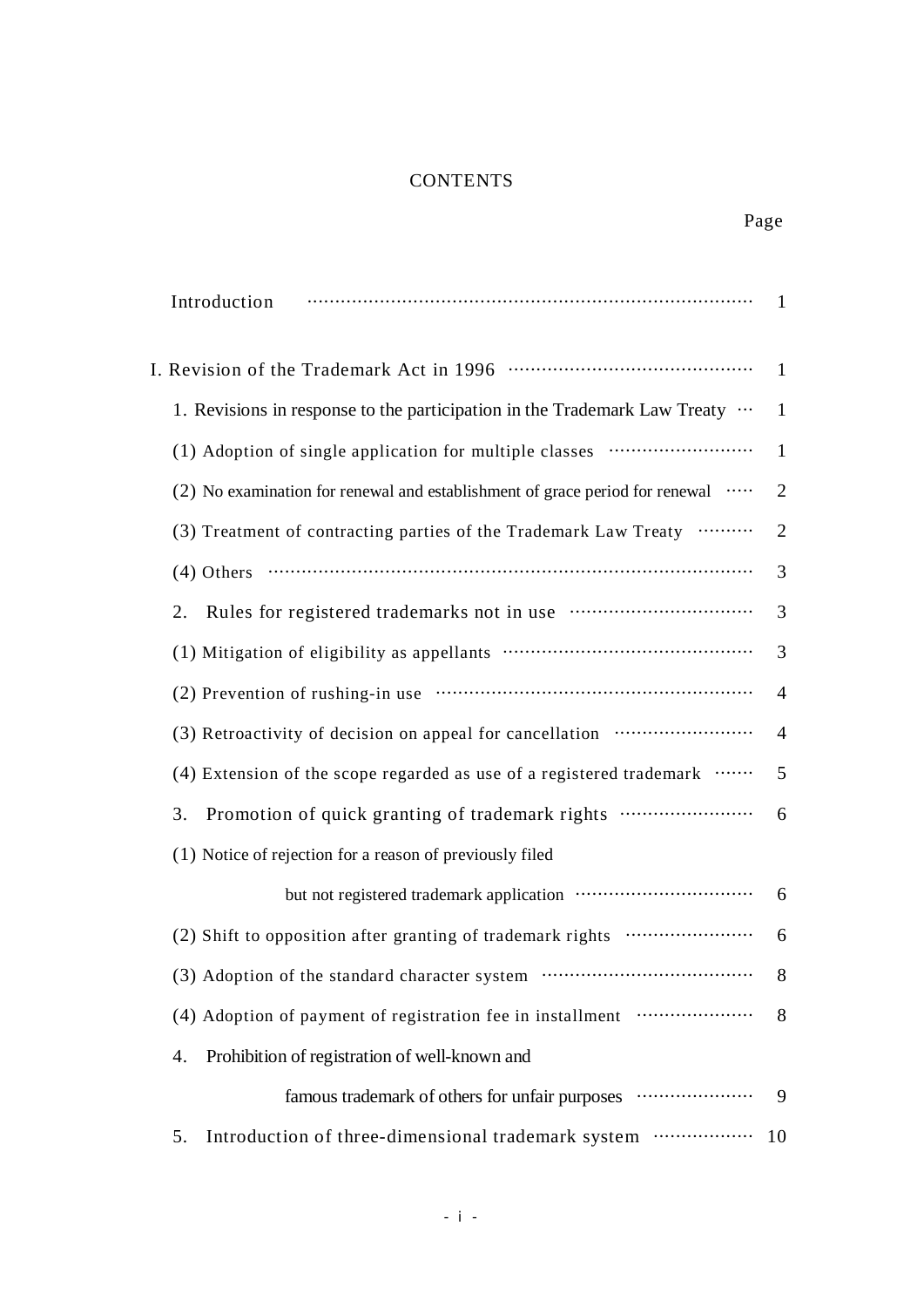| 6. |                                                                  |    |
|----|------------------------------------------------------------------|----|
| 7. | Introduction of reclassification of designated goods system  13  |    |
|    |                                                                  |    |
|    |                                                                  |    |
|    |                                                                  |    |
|    | (2) Application for international registration manufacture of 16 |    |
|    | (3) International application for trademark registration  17     |    |
|    | (4) Monetary claim before trademark right registration  19       |    |
|    |                                                                  |    |
|    |                                                                  |    |
|    | Clarification of Use of Trademarks on Internet manufacture 20    |    |
|    |                                                                  |    |
|    |                                                                  |    |
|    |                                                                  | 21 |
|    |                                                                  | 21 |
|    |                                                                  | 22 |
|    | (4) Types of regionally based collective trademarks  22          |    |
|    |                                                                  |    |

(5) Registration requirements for regionally based collective trademarks ····· 23 (6) Trademark rights for regionally based collective trademarks ······· 23 (7) Required documents  $\cdots$  23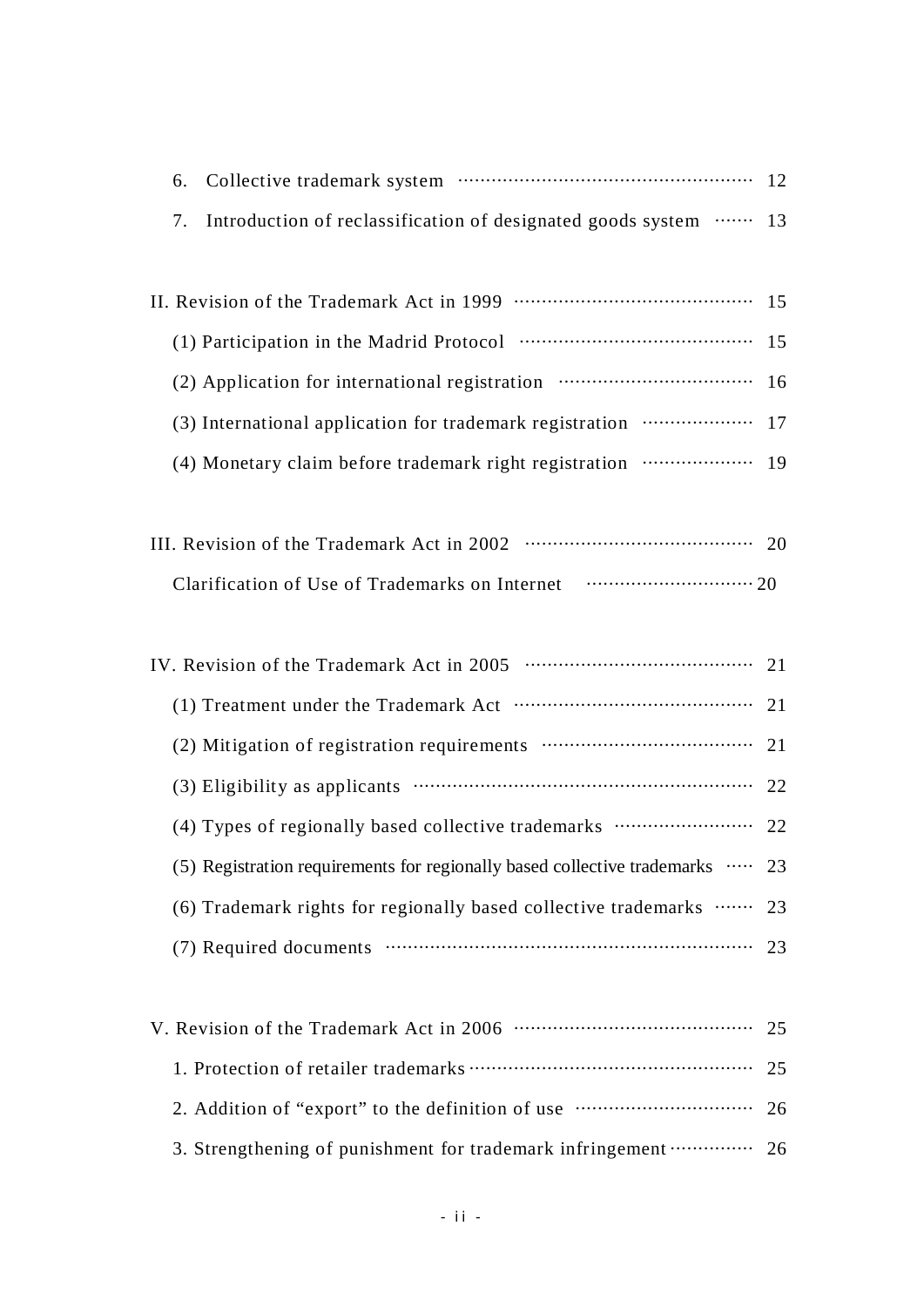# **Introduction**

The first Japanese Trademark System was established in 1884. The present Trademark Act (Law No. 121-1959) was enacted in 1959 and has been enforced since 1960. Subsequently, partial revisions have been made repeatedly. The outline of the Trademark Act revised during the last 10 years is as follows:

#### **I. Revision of the Trademark Act in 1996**

 In 1996, Japan joined the Trademark Law Treaty. In response to this action, and to establish appropriate rules for unused registered trademarks and to promote quick granting of trademark rights, to strengthen protection of well-known/famous trademarks, and to introduce a three-dimensional trademark system, the Trademark Act was revised in 1996 (Law No. 68-1996).

#### **1. Revisions in response to the participation in the Trademark Law Treaty**

 Japan participated in the Trademark Law Treaty (Treaty No. 100-1997) effective as of April 1, 1997. In response to this participation, the Trademark Act was revised to simplify the trademark-related formalities in accordance with the Treaty and to keep in line with other countries.

#### **(1) Adoption of single application for multiple classes**

According to the requirement in Article 3.(5) and other provisions of the Trademark Law Treaty, the Trademark Act was revised so that a single application (i.e. application form) may designate goods or services that belong to two or more classes (Article 6.1).

Before this revision, the system of "single application for single class" (an application must be filed for each class) was adopted in Japan. By the adoption of the "single application for multiple classes" system, the process for users to prepare application forms was simplified. Moreover, since a single trademark may be registered for two or more classes, management of renewal procedures and other processes has become easier.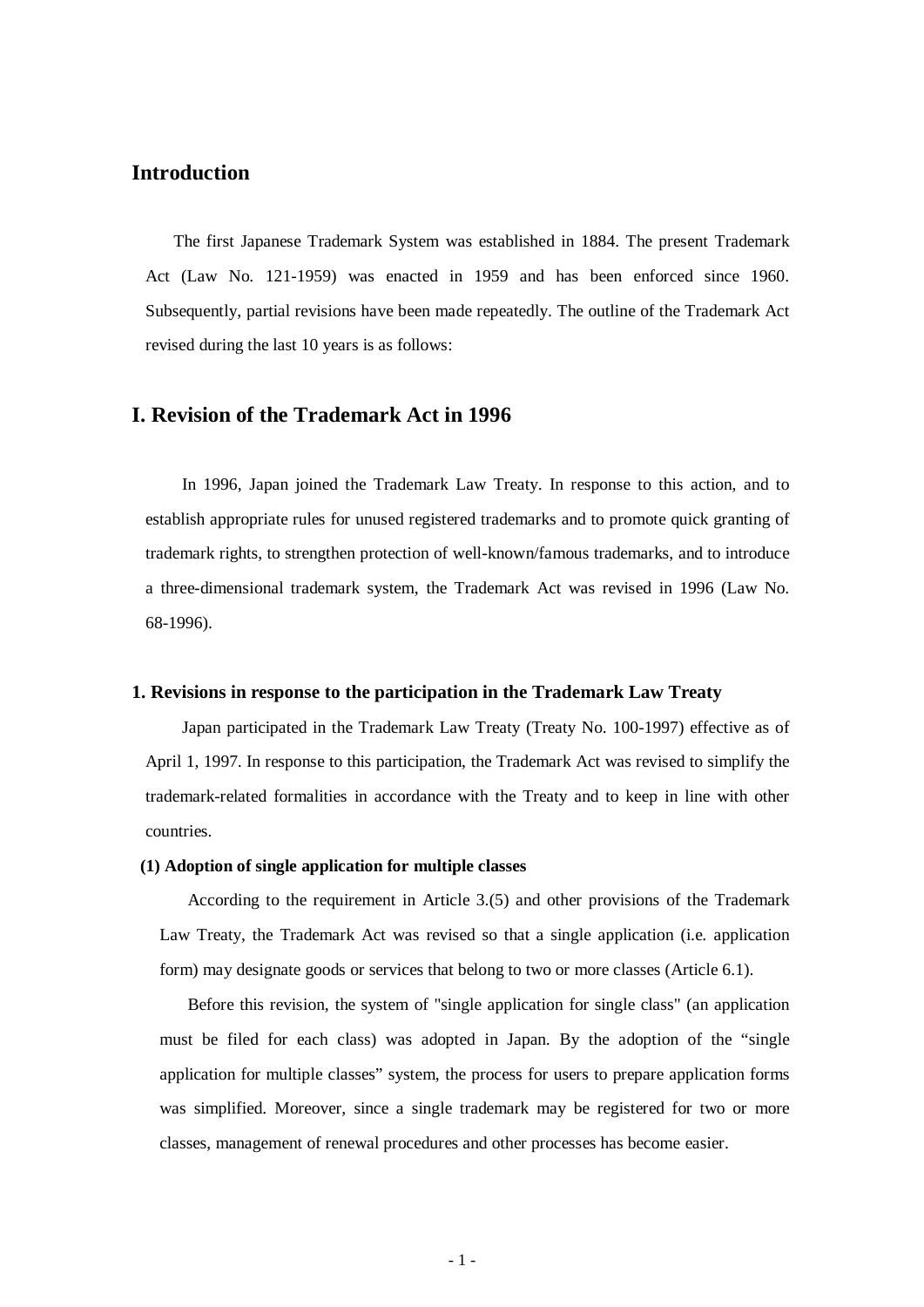At the Patent Office, examination of a single application for multiple classes is undertaken by experienced examiners who are well versed in all fields.

#### **(2) No examination for renewal and establishment of grace period for renewal**

In the Japanese trademark system before participation in the Trademark Law Treaty, renewal of the protection term of a trademark right was examined regarding whether its renewal should be refused for a reason of public interest (Article 4.1, Subparagraph 1 and others). Moreover, it was examined whether a trademark had been actually used. Renewal was permitted only if actual use was confirmed. By the revision of the Trademark Act according to the requirement in Article 3.(6) of the Treaty, these examinations were abolished and renewal upon only fee payment was adopted (Articles 20 and 23). Since the renewal process was changed from the application system (before revision) to the reporting system (after revision), the burden for users was reduced.

The rule for the renewal period was also revised. In principle, the renewal formalities must be completed during the period from six months before the expiration of the protection term to the last day of said term. However, if a trademark right holder fails to complete the formalities within said period, he/she/it may file a renewal during six months after the expiration of the then protection term by paying an additional fee (Article 20.3). Further, if filing of a renewal during the renewal period and said grace period was prevented by natural disaster or any other uncontrollable cause, an expired trademark right may be reinstituted during six months after said grace period, by filing a renewal within 14 days (two months for non-residents) from the elimination or discontinuance of such uncontrollable causes (Article 21). Uncontrollable causes include, but not limited to, earthquake or other natural disaster and serious illness of the trademark right holder.

#### **(3) Treatment of contracting parties of the Trademark Law Treaty**

In the Japanese Trademark Act, contracting countries of the Trademark Law Treaty are treated equally with Paris Convention allies and WTO member countries. Therefore, provisions relating to contracting countries of the Trademark Law Treaty were added to the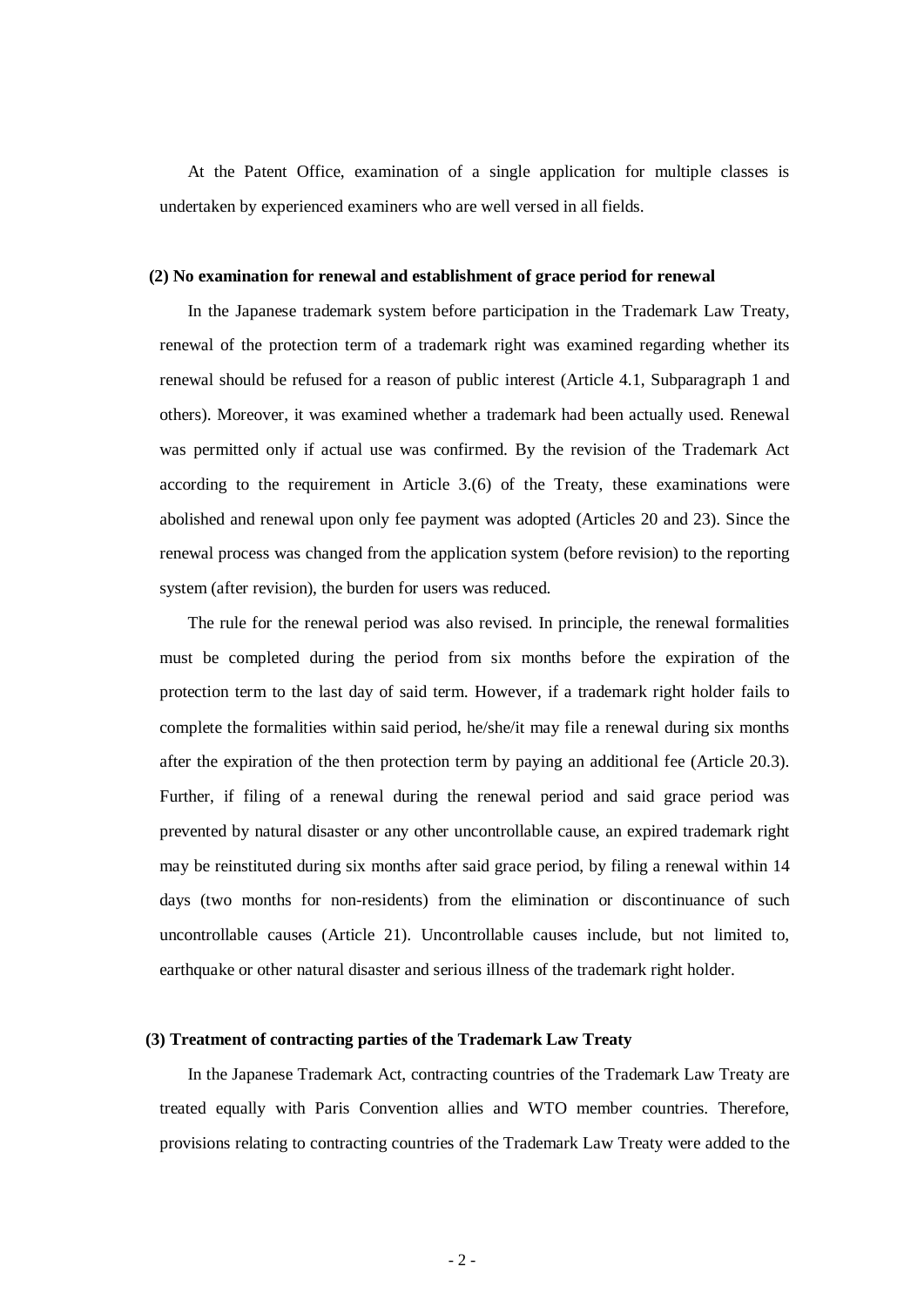clauses relating to prohibition of registration of national crests and emblems (Article 4.1, Subparagraphs 2 and 5), special treatment of applications relating to items exhibited in expositions (Article 9), preferential rights (Article 13.1) and appeal for cancellation of illegal registration by agent (Article 53-2).

#### **(4) Others**

According to the requirements in (1) and (2) of Article 7 of the Trademark Law Treaty, the revised Trademark Act permits division of an application which has become subject to a pending lawsuit regarding judgment revocation (Article 10.1) and division of a trademark right (Article 24). By these revisions, if an application or a registration contains a reason for refusal or invalidity, said inadequate portion may be divided from the valid portion.

#### **2. Rules for registered trademarks not in use**

Since the Japanese Trademark Act takes the rule of "first to file," the actual trademark use is not a required condition for registration. Due to this system, a number of registered trademarks have not been used at all after the registration. Accordingly, the revised Trademark Act stipulates that, under the system of appeal trial for cancellation of registered trademarks not in use, any trademark that has not been used at all for three years by the trademark right holder, or exclusive or non-exclusive license holders shall be cancelled upon request from any third party (Article 50.1). If an appeal for cancellation is filed for a certain registered trademark, unless the trademark right holder proves the actual use of said trademark or unless there is good reason for the disuse, said trademark shall be cancelled (Article 50.2). This is a system allowed under the Paris Convention (Paris Convention, 5C (1)).

To strengthen the rules for registered trademarks not in use, the following revisions were made to the system of appeal trial for cancellation of registered trademarks not in use:

#### **(1) Mitigation of eligibility as appellants**

Before the revision, only interested parties were eligible for filing an appeal for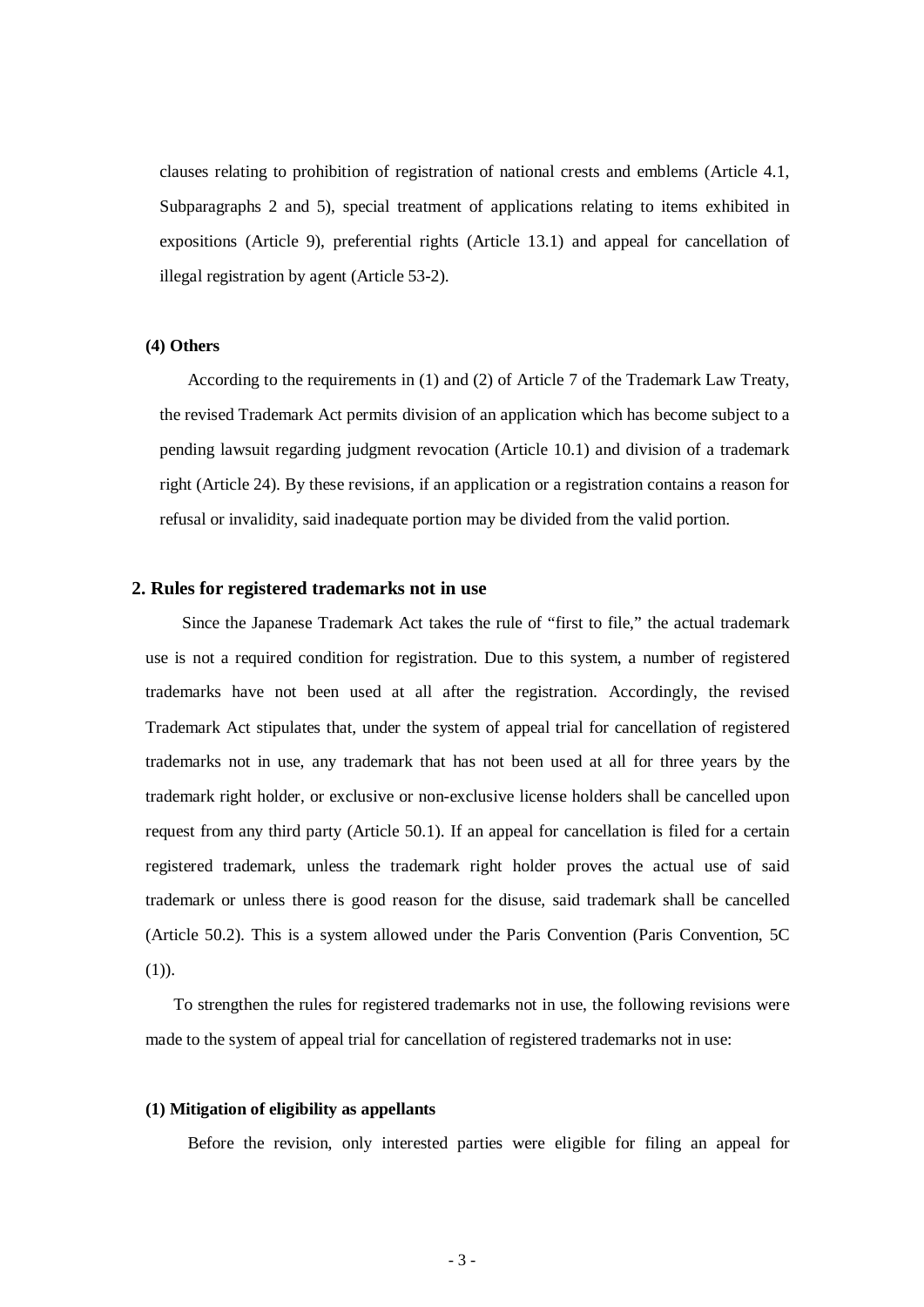cancellation of registration of disused trademarks. The revised Trademark Act stipulates that "any person" may file an appeal for cancellation. By this revision, any user may file an appeal for cancellation of registration of a prior registered trademark before filing a registration application.

#### **(2) Prevention of rushing-in use**

Before the revision, if an appeal for cancellation was filed, and if the trademark right holder commences the use after knowing the intent of filing of the appeal, the registration was often not canceled because such case was deemed use of the registered trademark. The revised Trademark Act denies such rushing-in use, stipulating that if it is proved by the appellant that the trademark use was commenced only after knowing the intent to file an appeal for cancellation, such case shall not be deemed use of the registered trademark (Article 50.3).

Effective proving documents include, but not limited to, a written notice informing the intent of filing of an appeal for cancellation, delivered during negotiation of trademark right assignment before filing said appeal.

#### **(3) Retroactivity of decision on appeal for cancellation**

The Japanese Trademark Act stipulates that if cancellation of a registered trademark is decided in an appeal trial for cancellation, the trademark right in said trademark shall terminate on and after the date of final decision (Article 54.1). Therefore, if cancellation of registration of a disused trademark is decided in an appeal trial for cancellation, and subsequently if any infringement lawsuit relating to such trademark is instituted, any infringement before said date of final decision is deemed constituting infringement effectively and subject to compensation for damage. To improve this distortion, the revised Trademark Act stipulates that if registration of a disused trademark is cancelled by the final decision in an appeal trial, the trademark rights in said trademark shall be nullified retroactively from the filing date of such appeal of cancellation (Article 54.2).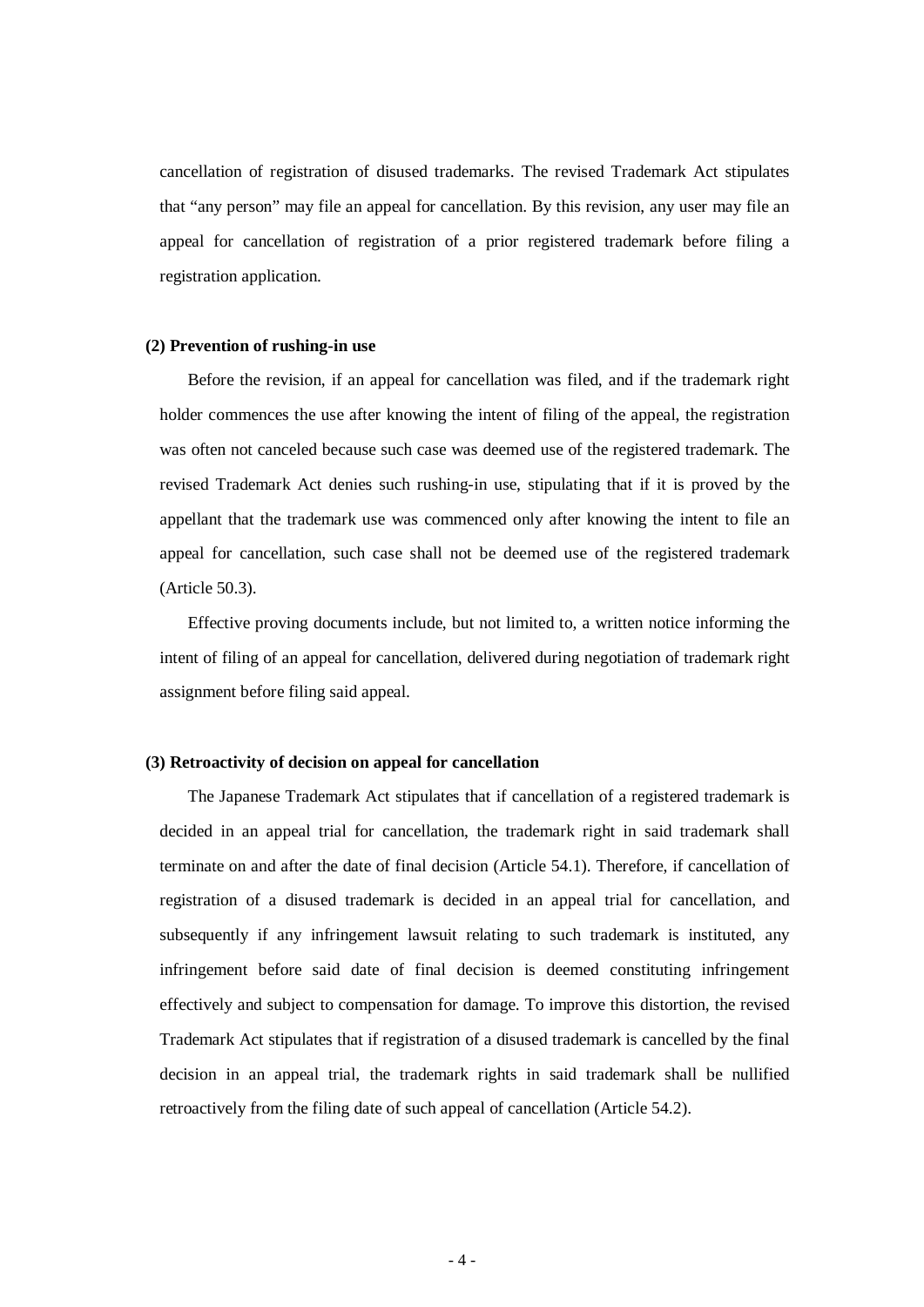#### **(4) Extension of the scope regarded as use of a registered trademark**

If an appeal for cancellation is filed for a registered trademark not in use, the trademark right holder must prove the actual use of said trademark in designated goods and/or services (Article 50.2). To identify use of a registered trademark, the socially accepted idea of identity scope according to the change in time and forms of use has been adopted. One of the reasons for this is to eliminate the necessity to file a new application for trademark registration for each different use mode.

In the revised Trademark Act this policy was clarified. Specifically, the identical use refers to use of trademarks comprising of the same characters with only the font modified, trademarks any character of which is replaced with hiragana, katakana or alphabetical character but that bring about the same pronunciation and the same notion, trademarks composed of graphical elements identical in appearance, and other similar trademarks (the parentheses in Article 50.1). This provision is in accord with the provision in 5C (2) of the Paris Convention.

By this revision, it was clarified that, with respect to the use of a registered trademark, a trademark right holder needs not file a separate application for trademark registration for each minor difference in the use mode.

| Year | Number of appeals filed | Number of final decisions<br>supporting appeals |
|------|-------------------------|-------------------------------------------------|
| 1997 | 1,339                   | 772                                             |
| 1998 | 1,454                   | 1,079                                           |
| 1999 | 1,761                   | 1,163                                           |
| 2000 | 1,576                   | 1,072                                           |
| 2001 | 1, 475                  | 1,539                                           |
| 2002 | 1,500                   | 1, 227                                          |
| 2003 | 1,745                   | 1,244                                           |
| 2004 | 1,644                   | 1,535                                           |
| 2005 | 1,597                   | 1, 221                                          |
| 2006 | 1,601                   | 1, 259                                          |

#### **Statistics of Appeal for Cancellation**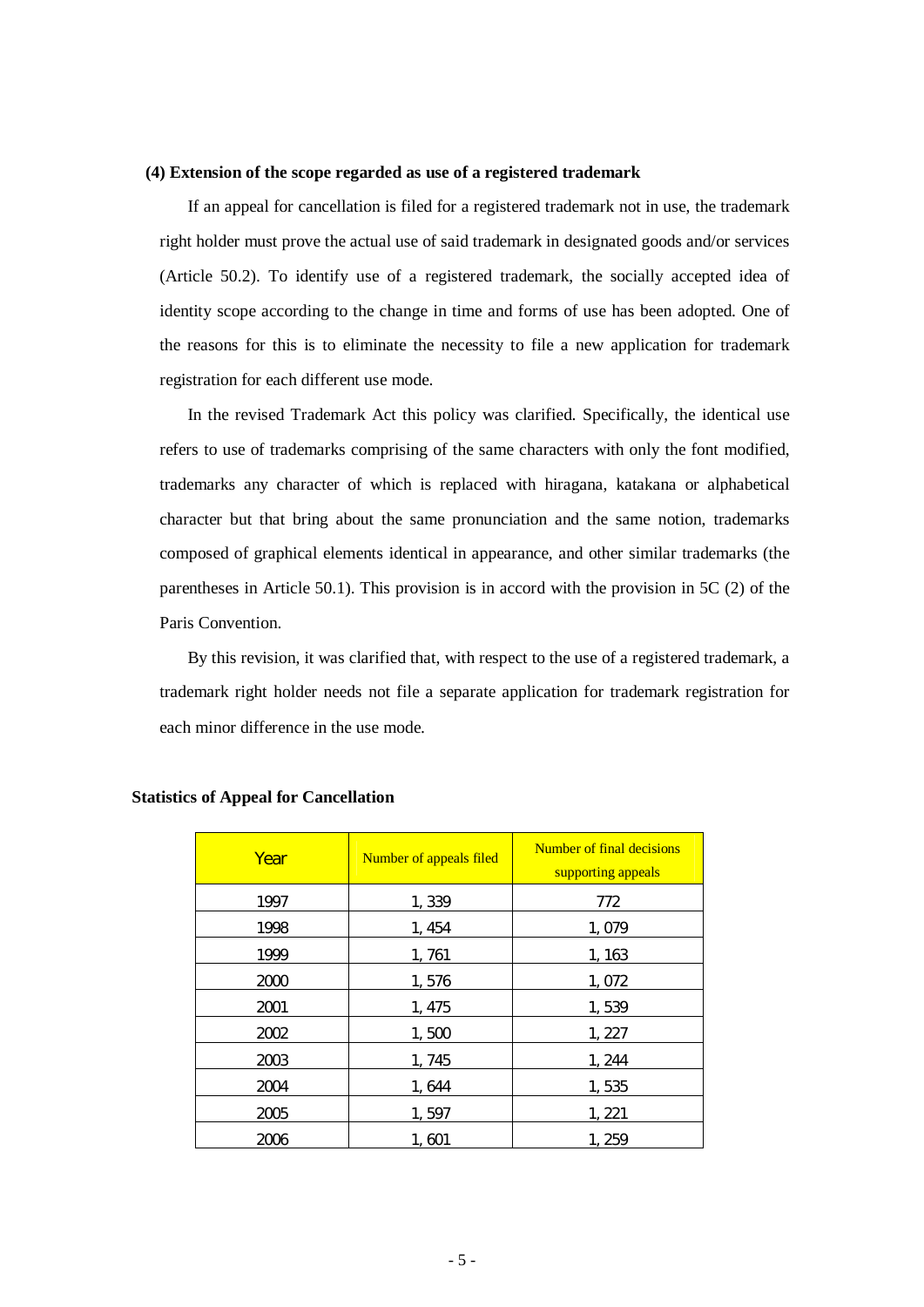#### **3. Promotion of quick granting of trademark rights**

#### **(1) Notice of rejection for a reason of previously filed but not registered trademark application**

The Japanese Trademark Act takes the first-to-file rule. Accordingly, any subsequent application for registration shall be rejected if the trademark claimed in said subsequent application is, with respect to the trademark and designated goods and/or services, within the same or similar scope as that of the registered trademark of another person who has previously filed an application (Article 4.1, Subparagraph 11).

However, the provision in Subparagraph 11 of Article 4.1 of the Trademark Act cannot be applied until the trademark claimed in such previously filed application is registered. If the examination takes a long time, the first filed application and one or more subsequently filed competing applications will become pending. To improve this inconvenient situation, the following situation was added as a reason for refusal (Article 15-3):Even if a trademark claimed in a previously filed application has not been registered, subsequent applications competing with said previous application shall be refused because there is a previously filed competing application and, in accordance with the provision in Subparagraph 11 of Article 4.1, trademarks claimed in such subsequent applications cannot be registered if said previously filed application is registered.

By this revision, applicants may become aware of the existence of competing applications at an early stage, thus, may give up their applications or take other appropriate actions quickly.

#### **(2) Shift to opposition after granting of trademark rights**

To promote quick granting of trademark rights, the revised Trademark Act adopts a system of post-grant opposition in which an opposition against registration may be filed after trademark right is registered for any trademark (Article 43-2). Before the revision, a pre-grant opposition system had been adopted. That is, if no reason for refusal was found for an application in the examination by examiners, said application was published to provide other persons with an opportunity to file oppositions. Under the pre-grant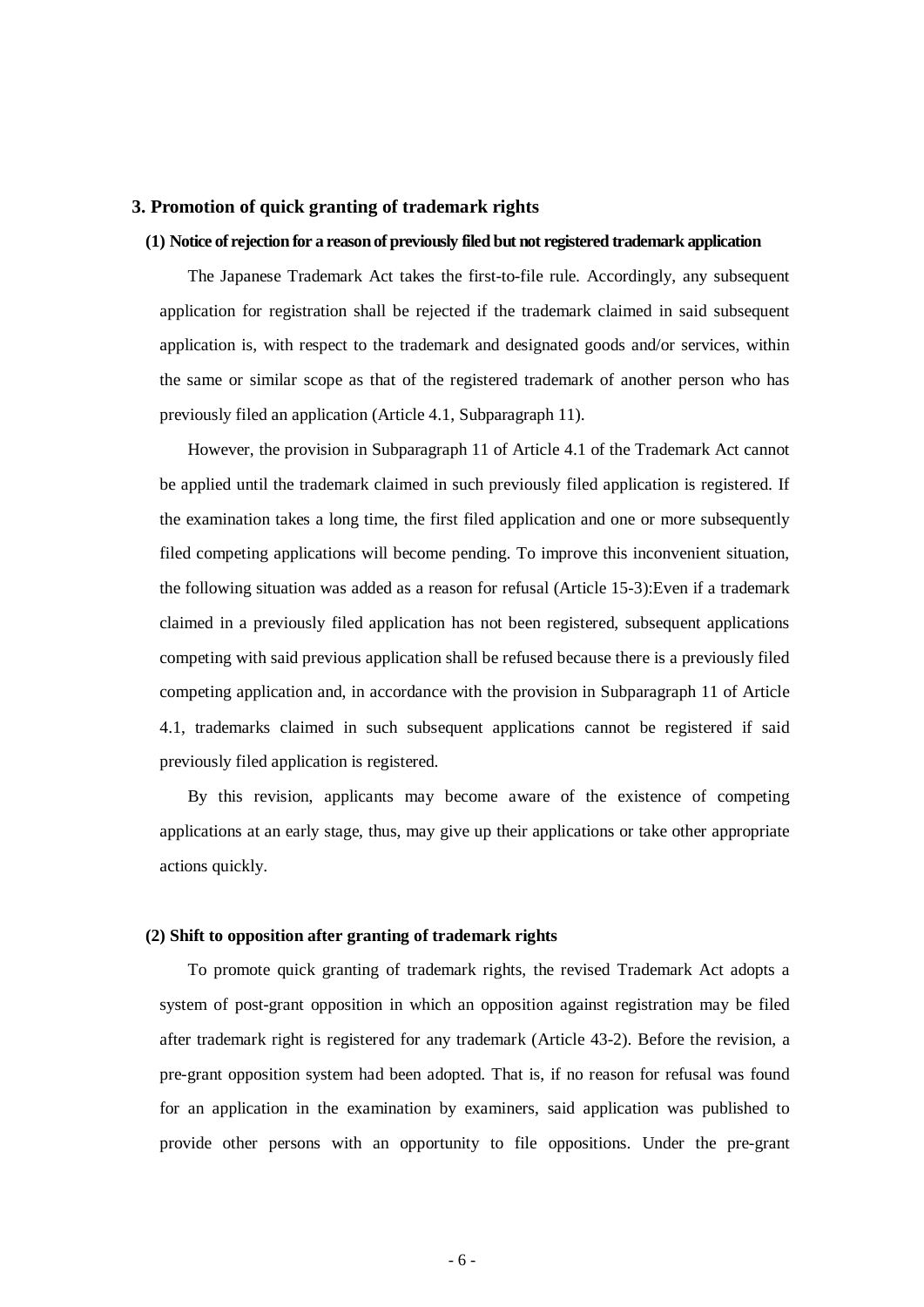opposition system, the number of filed oppositions was very small compared with the total number of published applications, and oppositions supported by examiners were much fewer. Despite the situation where vast majority of applications did not have oppositions filed (approximately 98% of all published applications), trademarks could not be registered during the two-month opposition period and the publication and other preparation periods before and after the opposition period.

To improve this inefficiency, the revised Trademark Act adopts the post-grant opposition system. If no reason for refusal is found in an application by examiners, registration of said application shall be decided. After the trademark right is registered for said application, a trademark gazette shall be published. Oppositions may be filed during two months after the publication of the gazette.

By this revision, the first action now takes about seven months, and the time until the registration is significantly reduced compared with that under the pre-grant opposition system.

Under the pre-grant opposition system, oppositions were examined by individual examiners. Under the post-grant opposition system, oppositions are examined by a panel of hearing examiners (Article 43-3).

| Year | <b>Number of oppositions</b><br>filed | <b>Number of oppositions</b><br>supported |
|------|---------------------------------------|-------------------------------------------|
| 1998 | 2,499                                 | 110                                       |
| 1999 | 1,722                                 | 314                                       |
| 2000 | 1,350                                 | 255                                       |
| 2001 | 994                                   | 167                                       |
| 2002 | 921                                   | 97                                        |
| 2003 | 860                                   | 95                                        |
| 2004 | 795                                   | 104                                       |
| 2005 | 676                                   | 172                                       |
| 2006 | 700                                   | 160                                       |

#### **Statistics of Oppositions to Registration**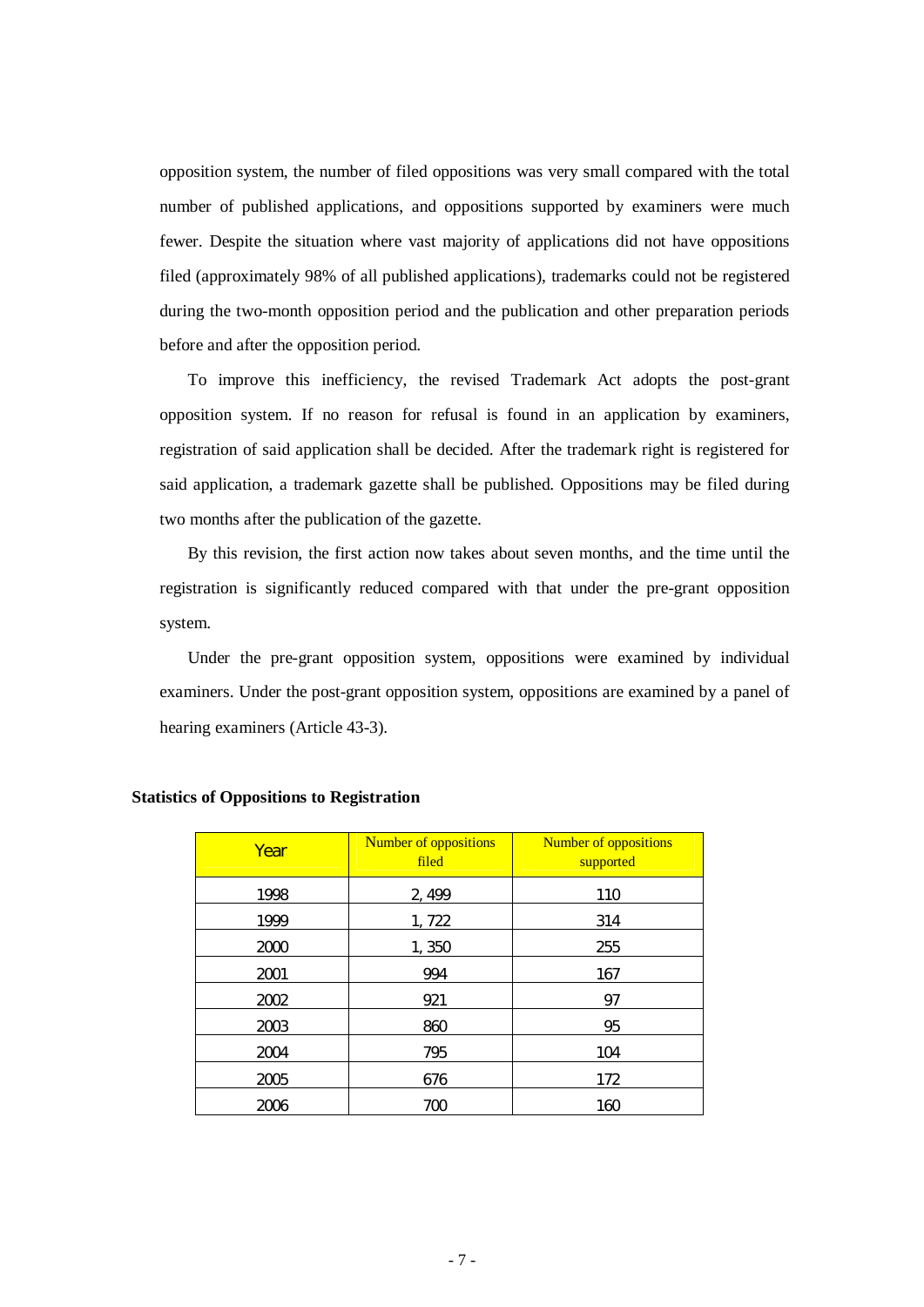#### **(3) Adoption of the standard character system**

The revised Trademark Act adopts the standard character system (Article 5.3). In this system, if an applicant does not demand protection of specific modes for a trademark consisting of characters only, said trademark shall be registered and published in the standard characters designated by the Commissioner of the Patent Office.

By this revision, an applicant who elects to register a trademark in standard characters may indicate a trademark directly in the application form by stating his/her/its intent of registration in standard characters in the application form. As standard characters, JIS Level 1 and Level 2 sets were designated. If an applicant desires to register a trademark in any mode other than standard characters, a written document in which said trademark is presented shall be attached to or referred to in the application form. The adoption of the standard character system promoted the data processing of applications, which resulted in improvement of the process efficiency, including publishing of trademark gazettes, issuance of trademark registration certificates, and preparation of examination data at the Patent Office.

#### **(4) Adoption of payment of registration fee in installment**

The Japanese Trademark Act stipulates that trademark right holders must pay registration fees at the time of initial registration and renewal of the trademark right (Article 40). These registration fees are paid for each 10-year protection term.

However, some registrations may be intended for protecting trademarks relating to goods with short life cycle or preparing for future use of trademarks.

Accordingly, in addition to the conventional single payment of 10-year registration fees, an option was added to pay registration fees in installments in the first year and the fifth year (Article 41-2, Paragraphs 1 and 2). The aim of this arrangement is to give an opportunity to trademark right holders during the trademark protection term to review whether registration of their trademarks should be continued or not, and to reduce or eliminate unnecessary registered trademarks. If a trademark right holder decides that no protection is needed for a certain trademark any more, he/she/it may elect not to pay the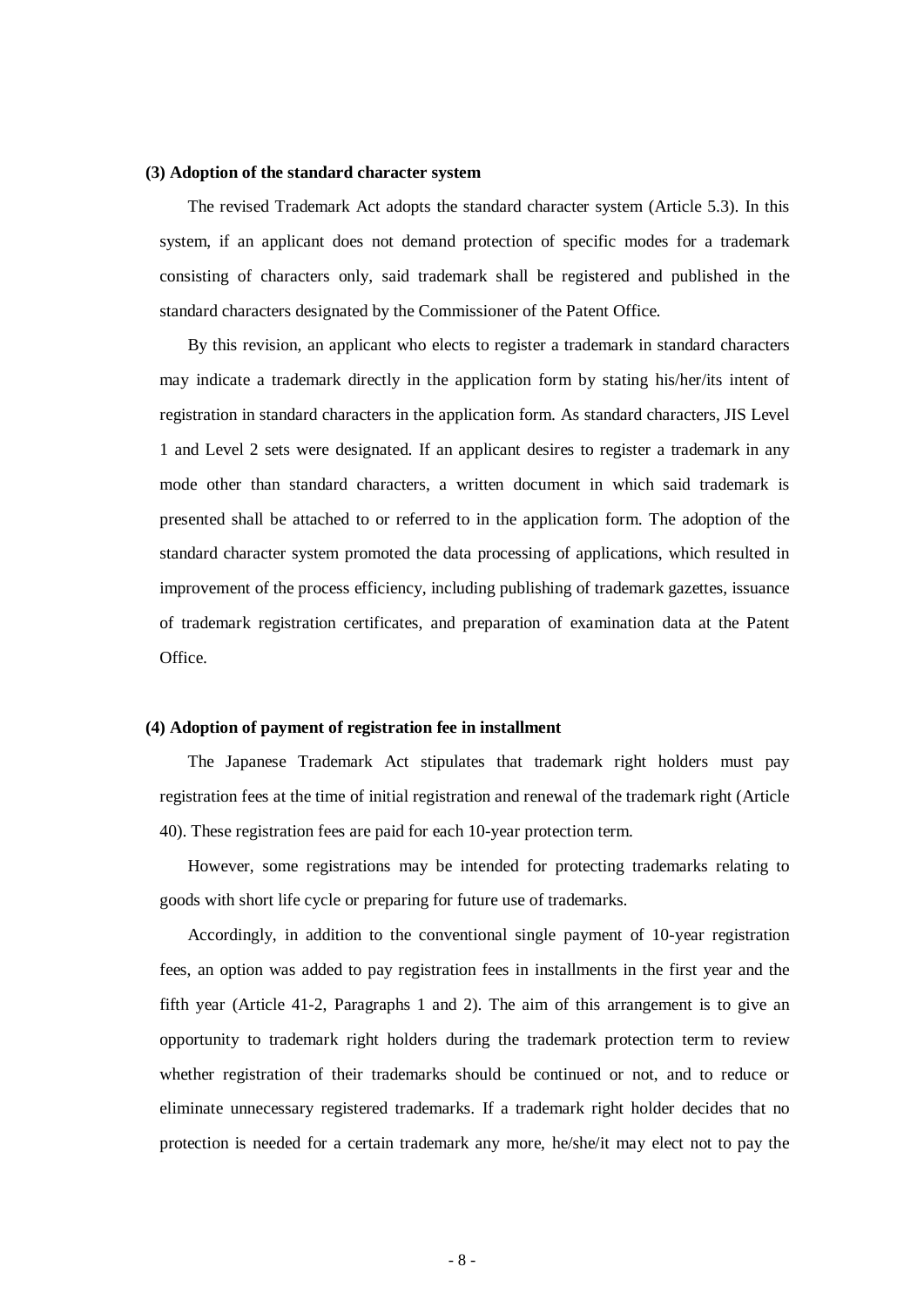registration fee for the second half of the protection term, and the trademark right for such trademark shall automatically terminate (Article 41-2, Paragraph 4).

#### **4. Prohibition of registration of well-known and famous trademark of others for unfair purposes**

The Japanese Trademark Act stipulates that registration of any trademark shall be refused if such trademark is, at the time of filing a registration application, identical with or similar to any well-known or famous trademark of another person, with respect to the trademark itself and designated goods and/or services (Article 4.1, Subparagraph 10). Moreover, if a trademark of another person is famous, even if designated goods and/or services for the applicant's trademark are different from those designated for said another person's trademark, registration of the applicant's trademark shall be refused to the extent that may cause confusion with said other person's businesses (Article 4.1, Subparagraph 15).

However, all of these provisions cannot be applied to trademarks that are well-known or famous only in other countries. Moreover, they cannot be applied to applications for registration designating goods and/or services that do not cause confusion (Article 4.1, Subparagraph 15).

Accordingly, to strengthen protection of well-known and famous trademarks, a new provision was added to the Trademark Act (Article 4.1, Subparagraph 19). It stipulates that registration of a trademark shall be refused if it is identical with or similar to any well-known or famous trademark of another person in Japan or in any other country and if it is intended for unfair purposes. The threat of confusion is not a required condition, and trademarks well-known or famous only in other countries are also protected by this provision.

"Unfair purposes" is defined as purposes to gain unfair profits, purposes to cause damages to others and any other unfair purposes. Some examples of unfair purposes are advance registration of a trademark that is identical with or similar to a foreign trademark, anticipating selling the right at a high value to the foreign trademark right holder or to block the foreign trademark right holder's entry into Japan or with the aim to force the foreign trademark right holder to conclude an agency contract with the applicant in Japan; and registration of a trademark identical with or similar to a domestic trademark of any other person with the aim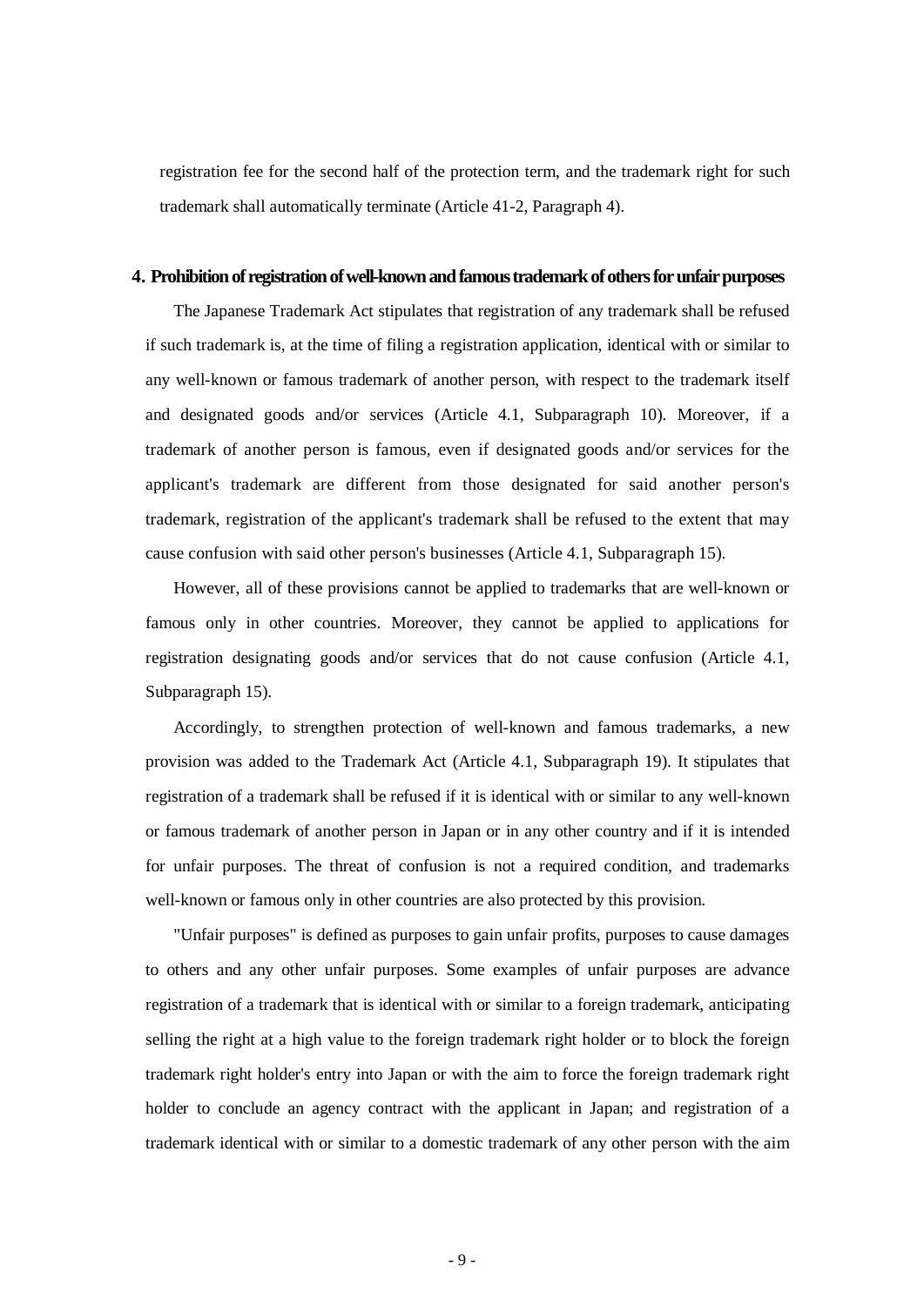to dilute its function as source designator irrespective of whether there is a threat of confusion of sources or not or with the aim to damage the reputation of said other person.

In the process of examination or trial judgment, if the mode of a trademark claimed in a registration application resembles closely a well-known or famous trademark of any other person composed of coined words, registration for unfair purposes is presumed. The person demanding protection must prove, in his/her/its opposition or in an invalidation trial, public recognition or famousness of the trademark and the existence of unfair purposes.

#### **5. Introduction of three-dimensional trademark system**

Under the Japanese Trademark Act before the revision, registration was granted only to plane trademarks composed of characters, signs or graphics or any combination thereof. However, in the trade community, protection was often demanded for trademarks structured by three-dimensional forms under the Unfair Competition Prevention Law. Moreover, the trend to grant registration to three-dimensional trademarks was increasing in other countries.

To respond properly to these movements, the Trademark Act was revised to grant registration of three-dimensional trademarks in addition to conventional plane trademarks. Some examples are emblems attached to automobiles, advertising dolls, taxi roof lamps and other three-dimensional signage indicating the identity of the source.

The shape of goods or the shape of packaging may be treated as a three-dimensional trademark. However, registration of a "three-dimensional trademark that is identified as no more than just the shape of the designated goods or the shape of the packaging" shall be refused, for a reason of lacking in the source designating function (Article 3.1, Subparagraph 3). In this respect, from the standpoint of duplicated protection under the Design Act and other laws, and the effect of renewable trademark rights, the Patent Office and courts employ the principle to refuse registration of a shape of goods or a shape of packaging unless said shape satisfies the registration requirement set by the court ("a three-dimensional trademark having an unpredictable unique shape or a decorative shape producing unique impression") (see the Registration Example 1 below).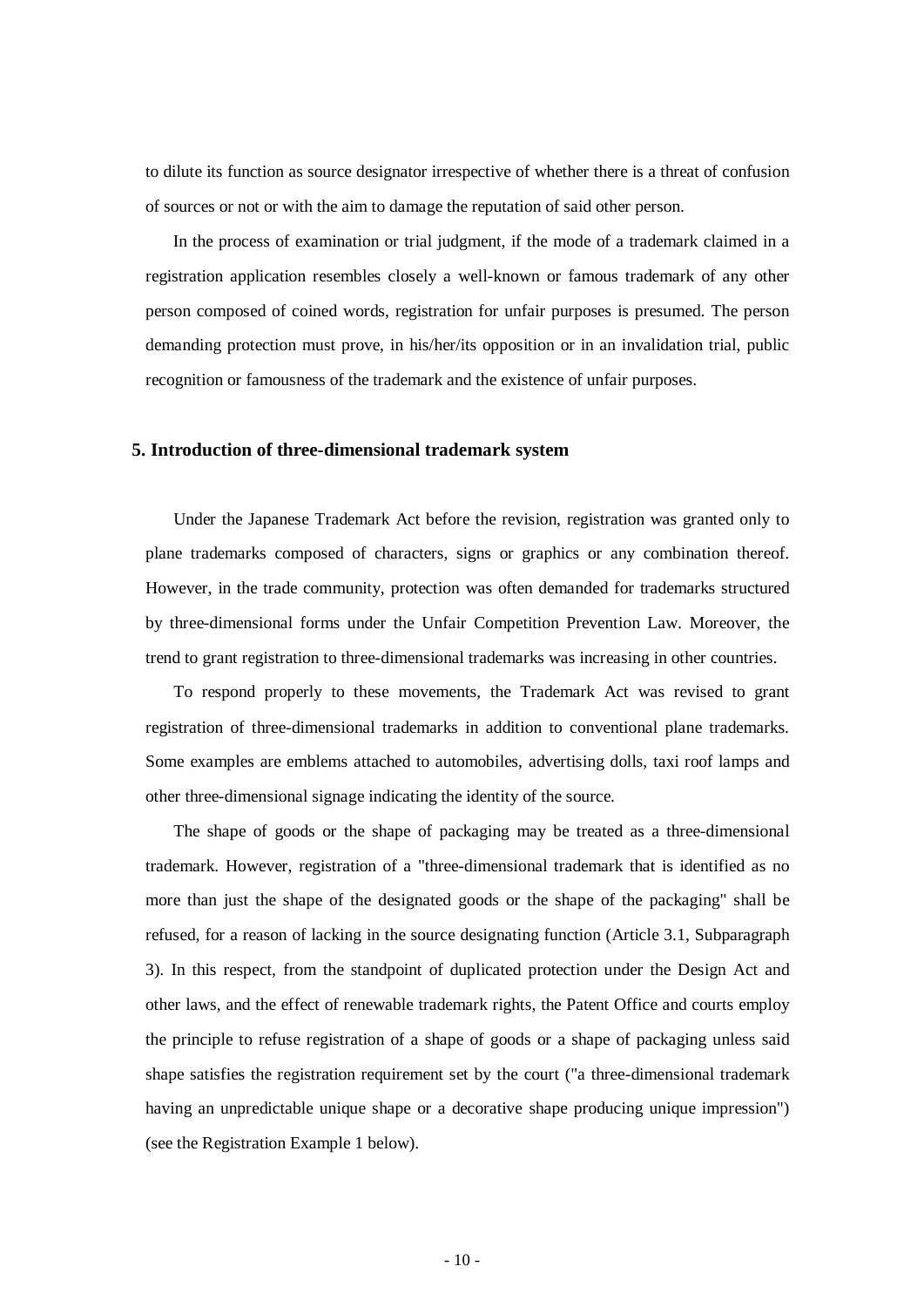As an exception, if a shape of goods or packaging has gained a function of source designator as a result of use for long years, such shape may be registered as a three-dimensional trademark (see Registration Example 2 below). However, in that case, registration shall be refused for a trademark structured solely by three-dimensional shapes that are indispensable to maintain the function of goods or packaging, from the standpoint of protecting the public interest (Article 4.1, Subparagraph 18). Some examples are automobile tires and receiving aerials for satellite broadcasting. If trademark registration is granted for such shape, no persons other than the trademark right holder can manufacture or sell goods relating to such three-dimensional trademark during the protection term of the renewable trademark right. Therefore, the manufacture of said goods would be monopolized by the trademark right holder, eventually hindering the growth of industries.

When an applicant files a registration application for a three-dimensional trademark, it must be indicated in the application form that the trademark is three-dimensional, attached with drawing(s) or photograph(s) showing the trademark in one or more direction so that the structure and the mode of the trademark are clearly presented. Other requirements are the same as those of plane trademarks. In the process of examination, plane trademarks and three-dimensional trademarks are cross searched (Article 4.1, Subparagraph 11).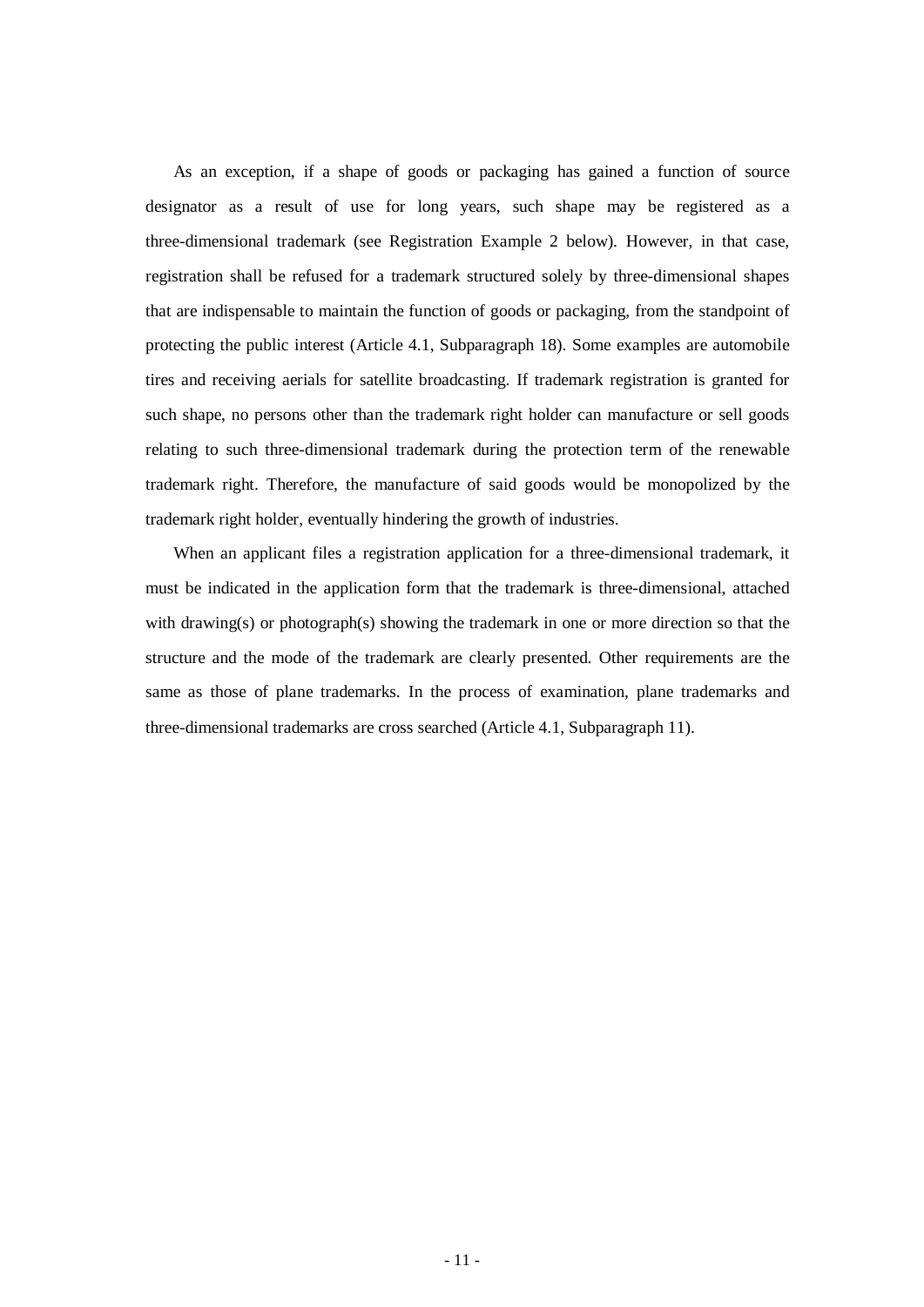

(Designated goods Class 11 Flashlight)

(Designated goods Class 3 Cosmetics, etc.)

#### **6. Collective trademark system**

"Collective trademarks" means principally trademarks that certify the common qualitative feature of goods manufactured or sold by members of a group. The group shall be engaged in management of collective trademarks only by establishing management rules. This was a requirement stipulated in the Paris Convention (Paris Convention, Article 7.2). Because these types of trademarks had been protected substantially under the non-exclusive license system, no provision specifically relating to collective trademarks was stipulated in the Japanese Trademark Act.

However, many other countries have collective trademark systems stipulated in the statutory form. To keep in line with these countries, provisions relating to collective trademarks were added to the Japanese Trademark Act (Article 7).

Registration of collective trademarks may be granted only to corporations, co-operative business associations and other associations having juridical personalities or equivalent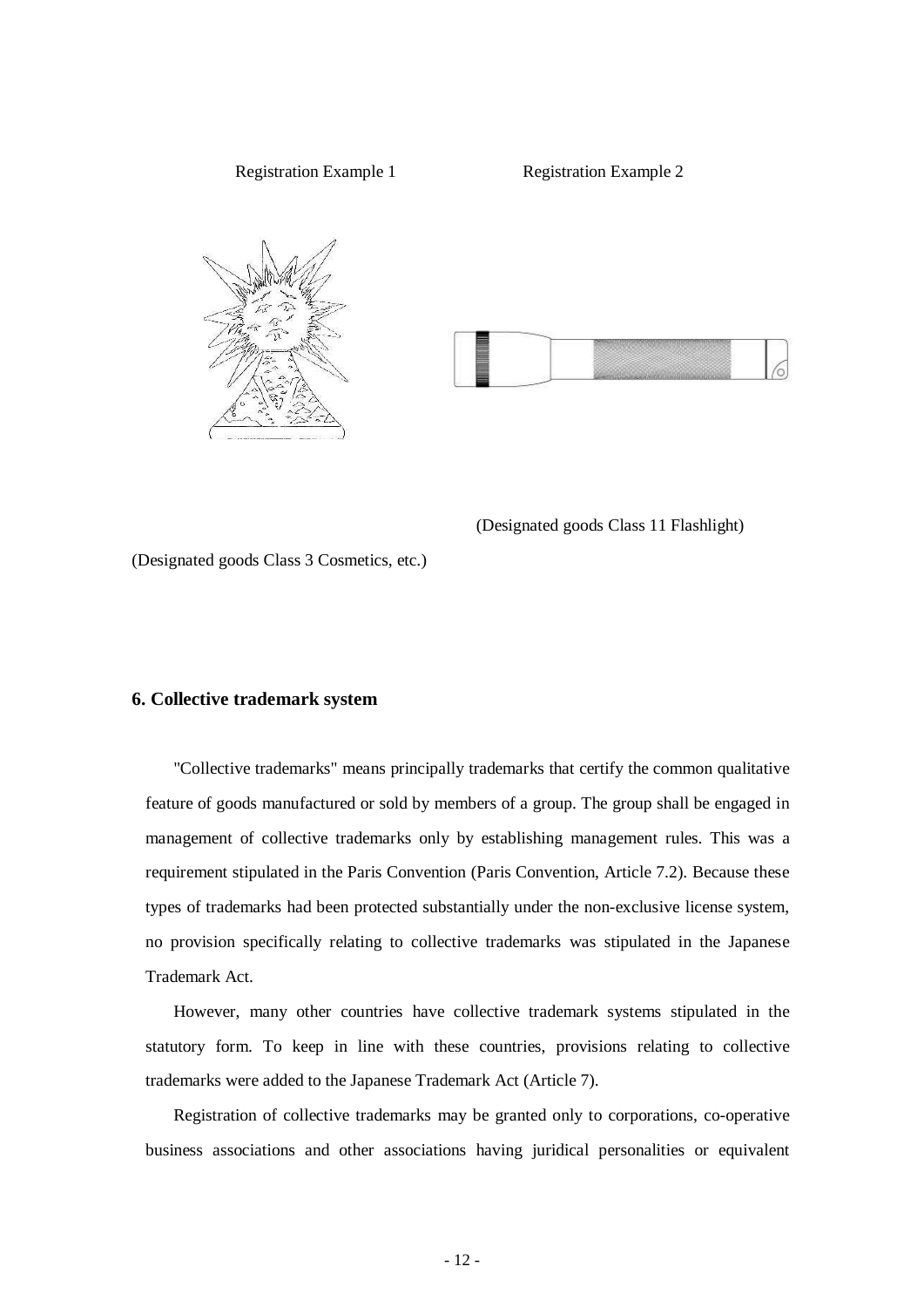foreign corporations (Article 7.1). If a group is granted registration of its collective trademark, members within that group are entitled to use said collective trademark. Members of a group must follow the rules for collective trademarks established by the group, if any.

Some examples of registered collective trademarks are "Shinshu Miso," "Isobe Sembei," and "Utsunomiya Gyoza." Many of collective trademarks comprise a combination of a regional name and the common name of the goods. Registration shall not be granted unless such collective trademark has gained a function of source designated as a result of long years of use (Article 3.1, Subparagraph 3, and Article 3.2).

To file a registration application for a collective trademark, the applicant must submit a written document certifying its status as a corporation, co-operative business association or any other association having juridical personalities or equivalent foreign corporations (Article 7.1)

#### **7. Introduction of reclassification of designated goods system**

The Japanese Trademark Act currently adopts the International Classification under the Nice Agreement. The International Classification was adopted as the main classification in April 1992. Before that, Japan used its own commodity classification. Moreover, not a few existing and old trademarks remain classified into five classes that were established in the Meiji Era. The existence of trademarks registered under the old classification system is often inconvenient for search for prior registered applications. Some of the goods defined in the old classification are not distributed in the market any more, and some definitions were not very clear. These situations have caused difficulties in trademark management and other operations.

Accordingly, the registration reclassification system was adopted. Under this system, designated goods relating to trademark rights for which applications were filed on and before March 31, 1992 and registered under the old classification or in any other similar situation shall be reclassified in accordance with the current classification. The purpose of this system was to solve the aforementioned inconvenience and difficulties by reclassifying certain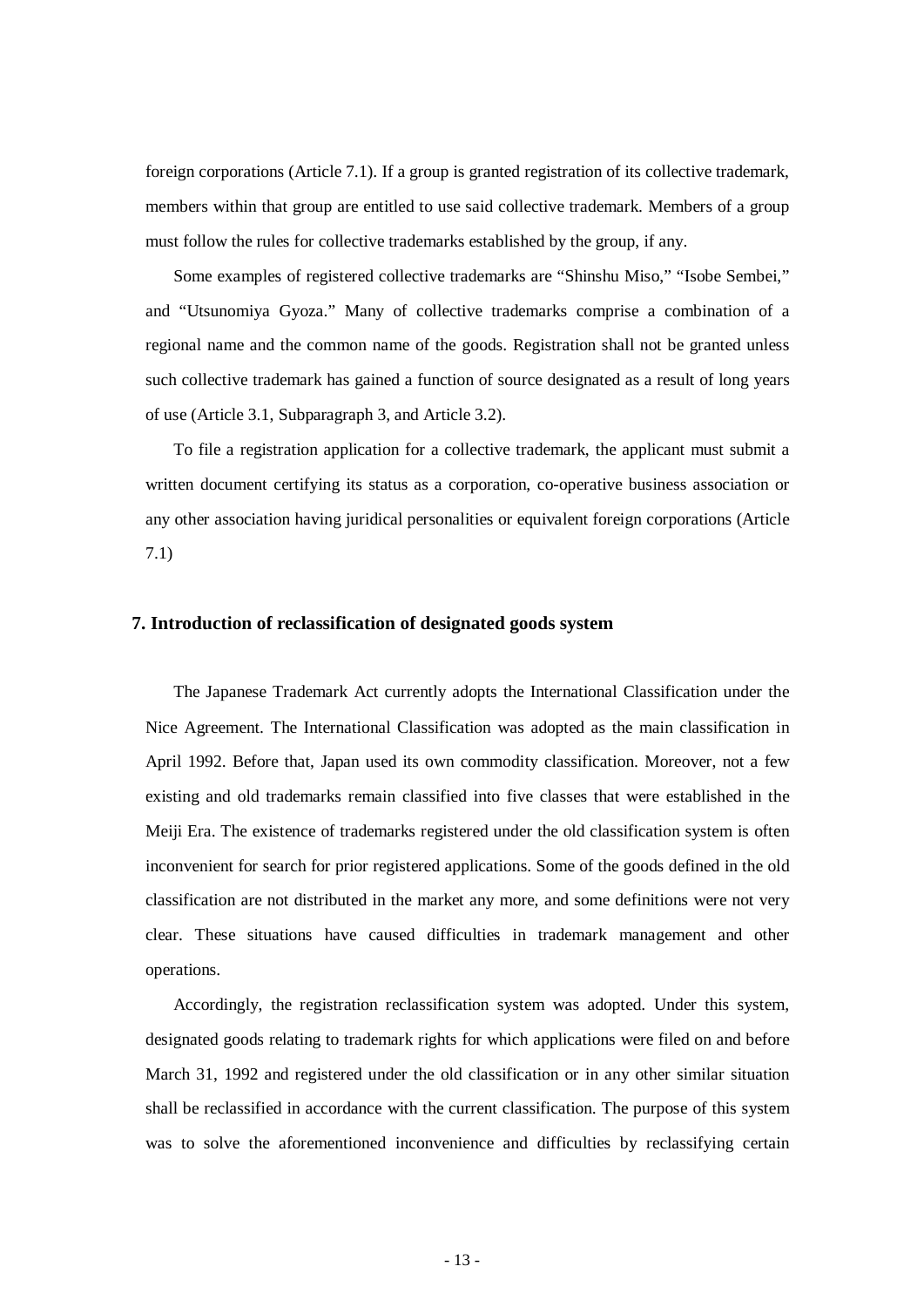existing trademark rights to Class 1 to Class 34 of the International Classification, the standardized classification currently adopted in Japan, and to the current goods description (Supplementary Provisions to Trademark Act, Articles 2 to 23).

Reclassification of designated goods shall be executed at the request from trademark right holders. The scope of trademark rights subject to reclassification and the request acceptance start date for each relevant trademark shall be designated by the Commissioner of the Patent Office. The request period for designated trademark rights is between six months before the expiry date of the then protection term which will expire after six months from the request acceptance start date designated by the Commissioner of the Patent Office and one year after the expiry of the then protection term.

Examination and other related processes for reclassification request shall be carried out in accordance with the rules applicable to examination and trial judgment of applications for trademark registration. A request that substantially goes beyond the scope of the designated goods for the trademark right specified in the request shall constitute a reason for refusal or nullification. If reclassified registration is granted, designated goods after the reclassification shall be the designated goods for the trademark rights. If an applicable trademark right holder fails to file a reclassification request or if a request is refused, the trademark right shall terminate on the expiry date of the current protection term and cannot be renewed.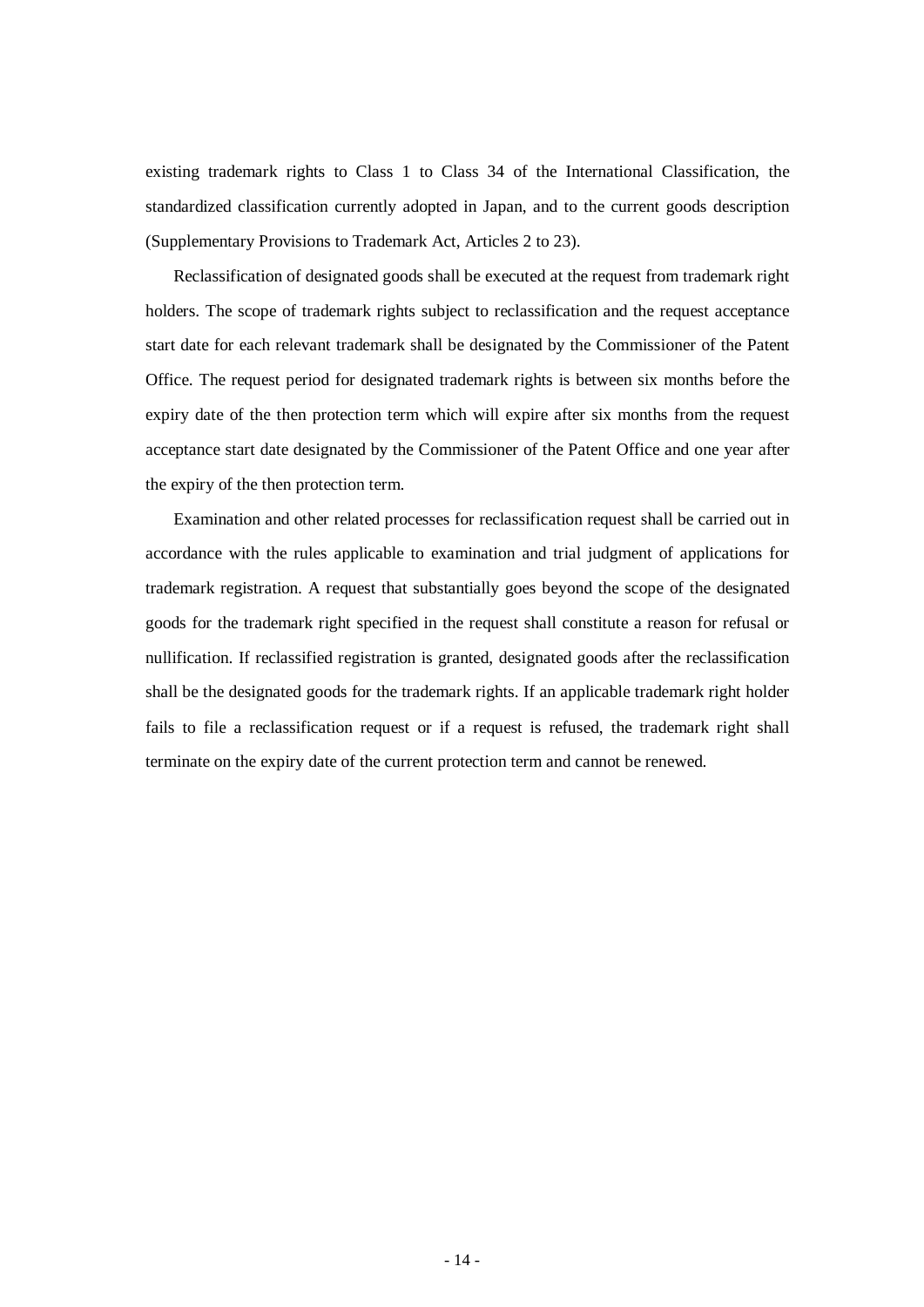# **II. Revision of the Trademark Act in 1999**

#### **Revisions In Response to Participation in the Madrid Protocol**

In 1999, the Trademark Act was revised (Law No. 41-1999) in response to Japan's participation in the Madrid Protocol.

#### **(1) Participation in the Madrid Protocol**

Japan participated in the Protocol Relating to the Madrid Agreement Concerning the International Registration of Marks ("Madrid Protocol") (Treaty No. 18-1999), which took effect on March 14, 2000.

The Madrid Protocol made it possible for trademark holders to file a single application for trademark registration in their countries that also serves as an international application. An international registration system was also established in accordance with this Protocol. Handling of all procedures, including registration and renewal, were centralized into the WIPO International Bureau to simplify the process of maintenance and management of marks on an international basis. The Madrid Protocol supplements the shortcomings of the Madrid Agreement enacted in 1891. It allows for using a domestic application as the basis for international registration. It also gives consideration to countries adopting the principle of substantive examination with respect to the refusal notification period, options for fee payment and other conditions.

The Madrid Protocol is participated by U.K., German, France, Belgium, Russia, China and many other countries. The participation of Japan took effect on March 14, 2000.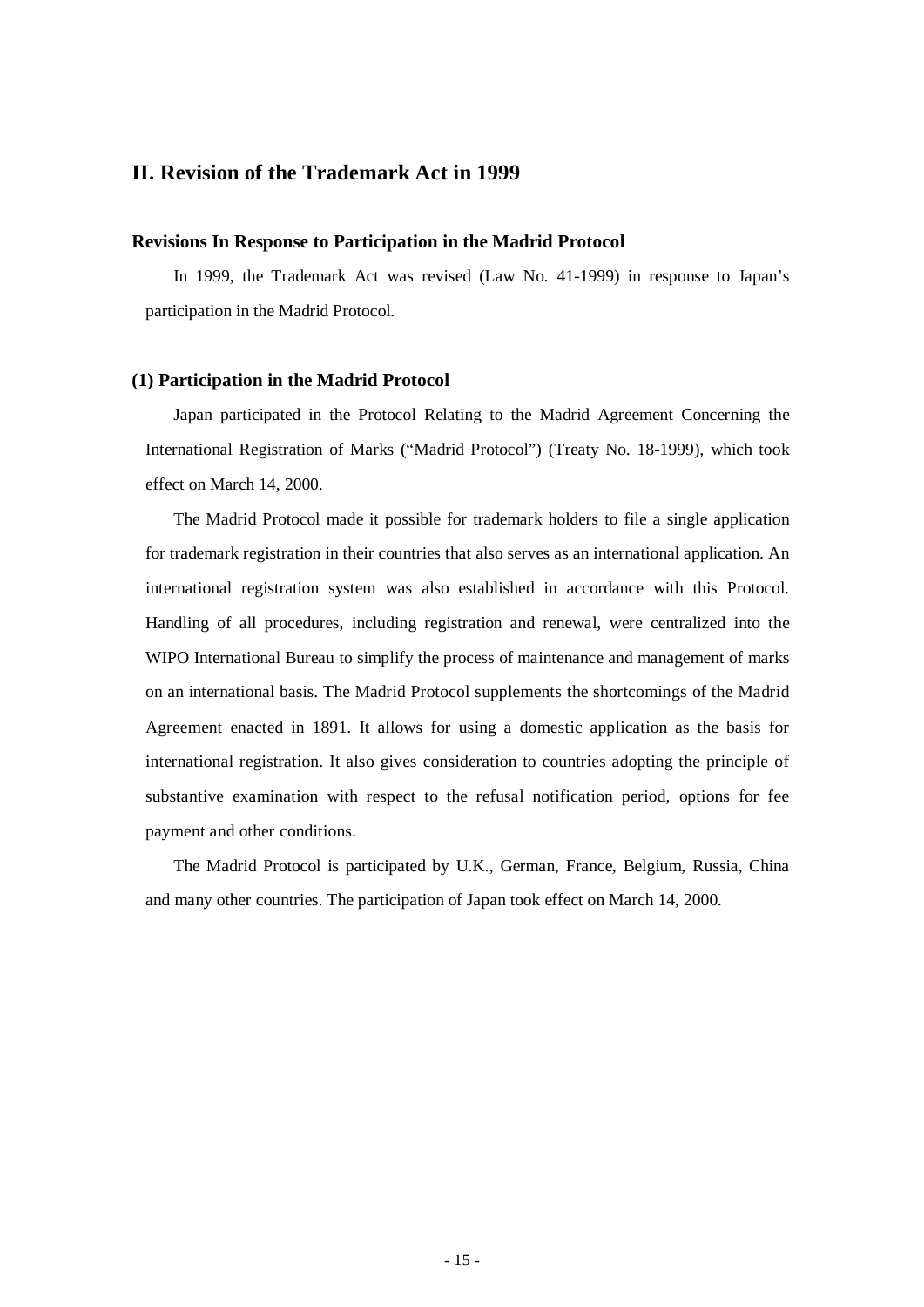#### **Route of International application**



#### **(2) Application for international registration**

A Japanese national or any other equivalent may file an international application ("international registration application") on the basis of the registration or application completed under the Japanese Trademark Act, via the Japan Patent Office as home country authorities (Article 68-2). English was chosen as the language for international applications. To file an international application, the basic fee, the supplementary fee and the complementary fee must be paid to the International Bureau. If an applicant designates a country declaring to choose payment of the individual fee in place of the supplementary fee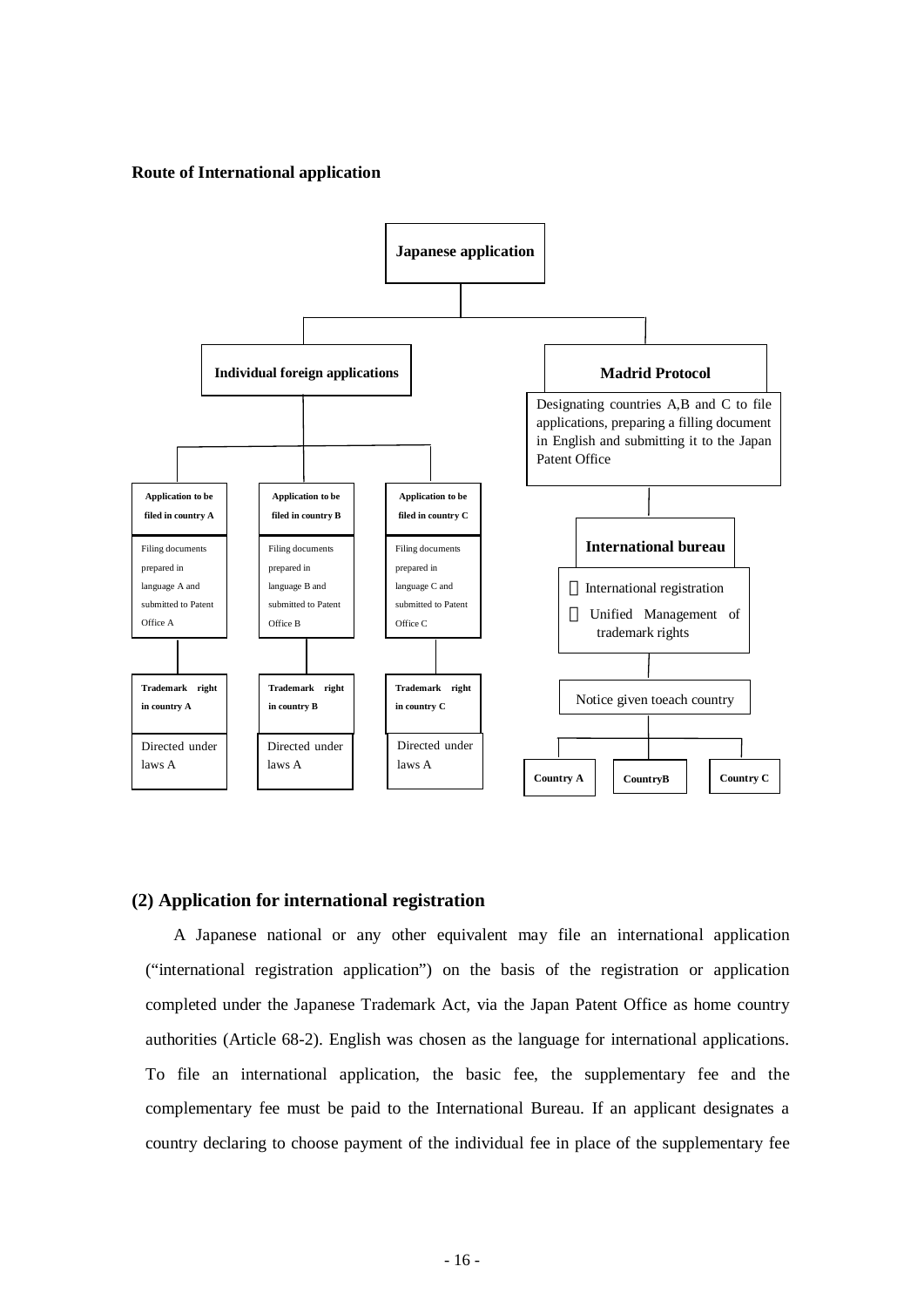and the complementary fee, the applicant must pay to the Japan Patent Office (home country authorities) a fee in addition to the individual fee. Japan chose the individual fee (Trademark Act, Article 68-30).

 Request for subsequent designation (such as addition of designated countries after international registration is completed), for renewal of the protection term of international registration, or for changing the ownership of international registration, may be filed directly to the international bureau as well as via the Japan Patent Office (Article 68-3 to Article 68-6).

#### **(3) International application for trademark registration**

In international registration, any request for territorial extension to designate Japan shall be deemed an application for trademark registration filed on the date of international registration (Article 68-9). Under the Japanese Trademark Act, such request is regarded as an international application for trademark registration and shall be treated equally with domestic applications and shall be subject to examination and trial judgment. As an exception, special handling was stipulated for certain matters, including renewal of the protection term and transfer of trademark rights as specified in the Madrid Protocol (Article 68-21 and others). If an international registration terminates as a result of a central attack, a new application may be filed as a relief measure (Article 68-32).

To require the Japan Patent Office to examine international applications for trademark registration within the refusal notification period stipulated under 5 (2) (C) (i) of the Madrid Protocol, the examination period is set to 18 months, which also applies to domestic applications (Article 16). Examiners are required to deliver a notification of refusal reason within the required period (during the 18 months from the date of the application for trademark registration, in principle). As a result of this revision, applicants can know more quickly than before the revision whether their applications are accepted or refused.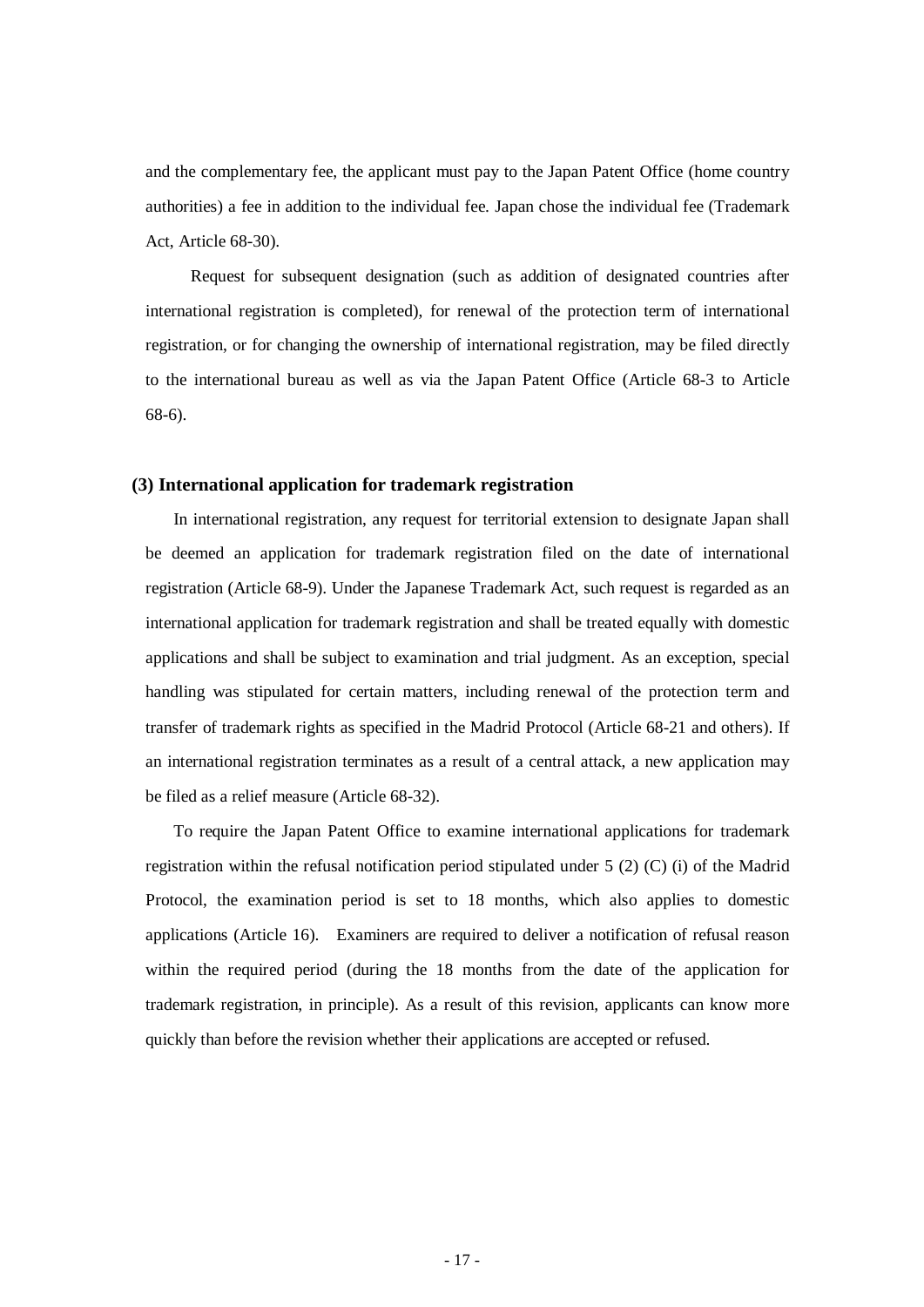#### **Statistics Related to Madrid Protocol**

Number of international registration applications accepted / Number of designated **countries (home country authorities)**

| Year | Number of international<br>registration applications | Number of designated<br>countries | <b>Average number of</b><br>designated countries |
|------|------------------------------------------------------|-----------------------------------|--------------------------------------------------|
| 2000 | 187                                                  | 1,834                             | 9.8                                              |
| 2001 | 280                                                  | 3,259                             | 11.6                                             |
| 2002 | 237                                                  | 2,377                             | 100                                              |
| 2003 | 402                                                  | 3,849                             | 9.6                                              |
| 2004 | 734                                                  | 6 517                             | 89                                               |
| 2005 | 839                                                  | 7, 314                            | 87                                               |
| 2006 | 875                                                  | 5,952                             | 68                                               |

#### **Number of international applications by designated country:**

 China 593, U.S.A. 533, South Korea 501, OHIM 387, Singapore 325, Australia 251, Switzerland 225, Russia 217 (2006 year)

#### **International trademark registrations designating Japan**

| Year | <b>Number of applications</b> | <b>Number of registrations</b> |
|------|-------------------------------|--------------------------------|
| 2000 | 2,575                         | 124                            |
| 2001 | 5,709                         | 2,362                          |
| 2002 | 5,269                         | 4,196                          |
| 2003 | 5,334                         | 3,708                          |
| 2004 | 7,160                         | 3,254                          |
| 2005 | 9,969                         | 3 9 9 1                        |
| 2006 | 11,794                        | 5,240                          |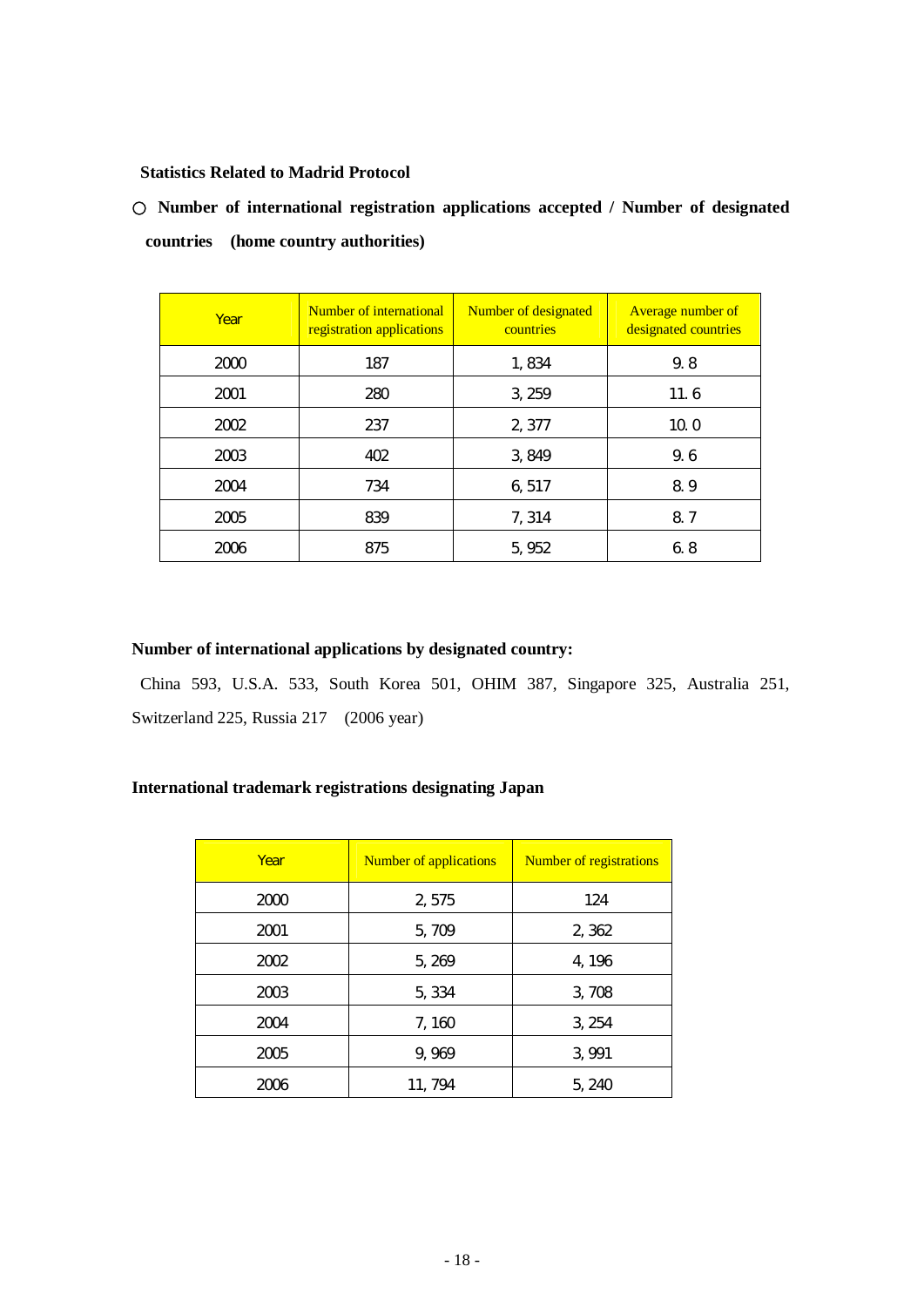#### **Number of applications by home country authorities:**

 U.S.A. 1,891, Germany 1,829, France 1,233, Italy 1,250, Switzerland 950, China 631 (2006 year)

#### **(4) Monetary claim before trademark right registration**

Under the Japanese Trademark Act before the revision, during the period from filing of applications until registration of trademark rights, no protection was given to trademark owners since they had no rights in their trademarks. However, Article 4.(1)(a) of the Madrid Protocol stipulates that domestic registration shall be protected from the date of international registration. To keep consistency with the Madrid Protocol, the Trademark Act was revised. To protect the business reputation gained by a trademark owner through the use of a trademark during the period from filing of applications until registration of the trademark right, the trademark owner is entitled to claim, against any person who has used any mark identical with or similar to the trademark claimed in said application in designated goods and/or services, an amount equal to the loss caused by such use, on condition that warning is given to said person in advance. This provision also applies to domestic applications (Article 13-2).

This claim may be exercised after granting of trademark registration is decided and the trademark right is registered. If a registered trademark is cancelled after registration upon filing of an opposition or is held invalid in an invalidation trial, said claim is cancelled as if it had not existed from the beginning.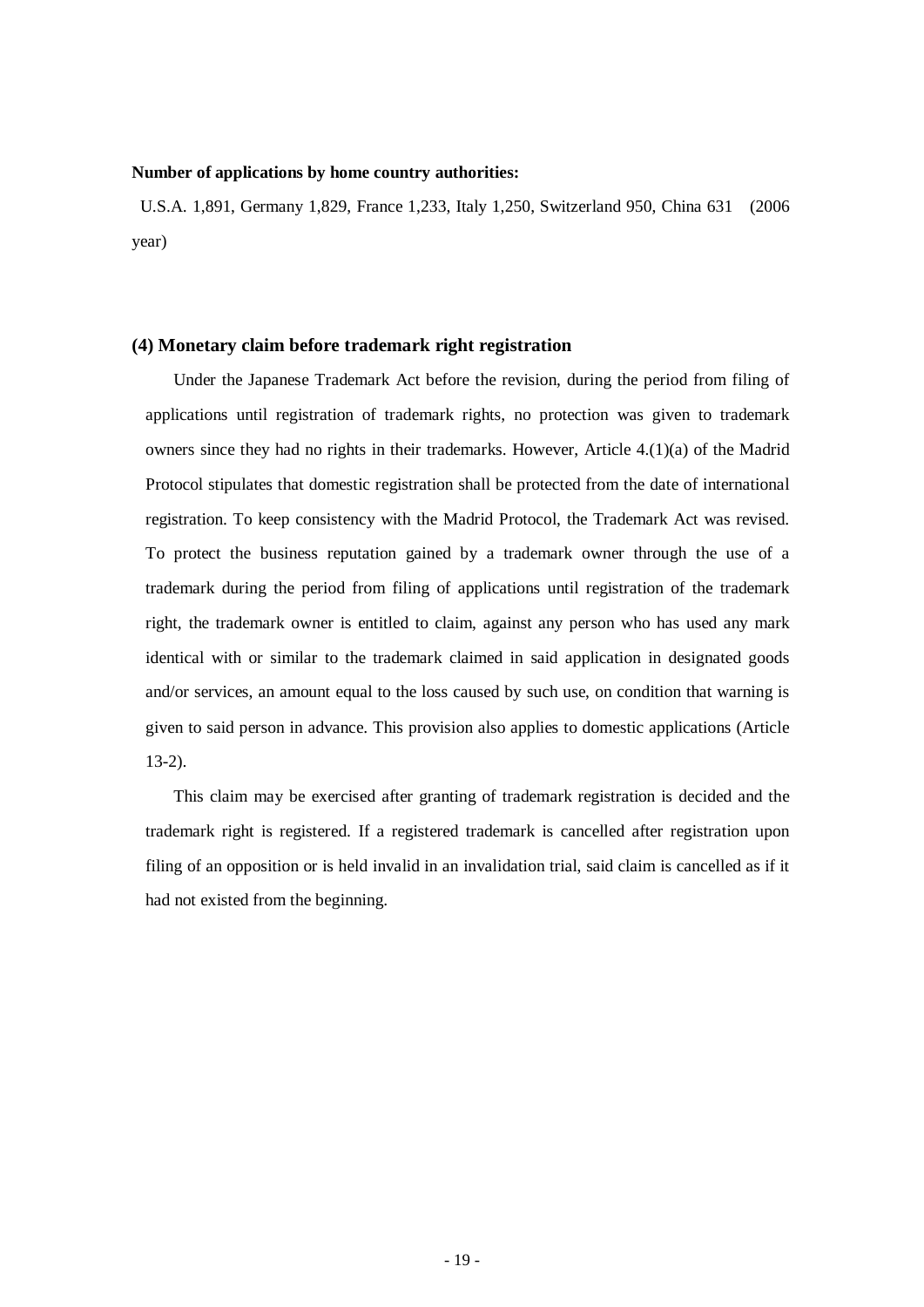# **III. Revision of the Trademark Act in 2002**

#### **Clarification of Use of Trademarks on Internet**

As the use of internet communication grew, trading forms different from the conventional forms of sales of goods and provision of services have arisen. Advertising using the internet network also expanded. In the revision of the Trademark Act in 2002 (Law No. 24-2002), the provisions defining use of trademarks were revised so that presentation of marks on the internet communications shall be treated as the use of trademarks for the purposes of the Trademark Act.

- (1) Article 2.3 regarding the definition of use of trademarks stipulates that marks shown when computer programs or any other similar programs are assigned via internet communication shall be treated as use of trademarks in connection with goods traded (Article 2.3, Subparagraph 1). The purpose of this provision was to clarify that marks shown when intangible computer programs, electronic publications or any other intangible properties are traded in the form of downloading, i.e. provided via electrical communication lines, shall be regarded as use of trademarks in connection with goods traded.
- (2) Marks shown on monitors or any other displaying devices during music streaming services, on-line banking or any other similar services provided via internet communication shall be also regarded as use of service marks (Article 2.3, Subparagraph 7).
- (3) Marks shown on monitors or any other displaying devices during advertising or displaying of goods and/or services shall also be regarded as use of trademarks for advertising and display (Article 2.3, Subparagraph 8).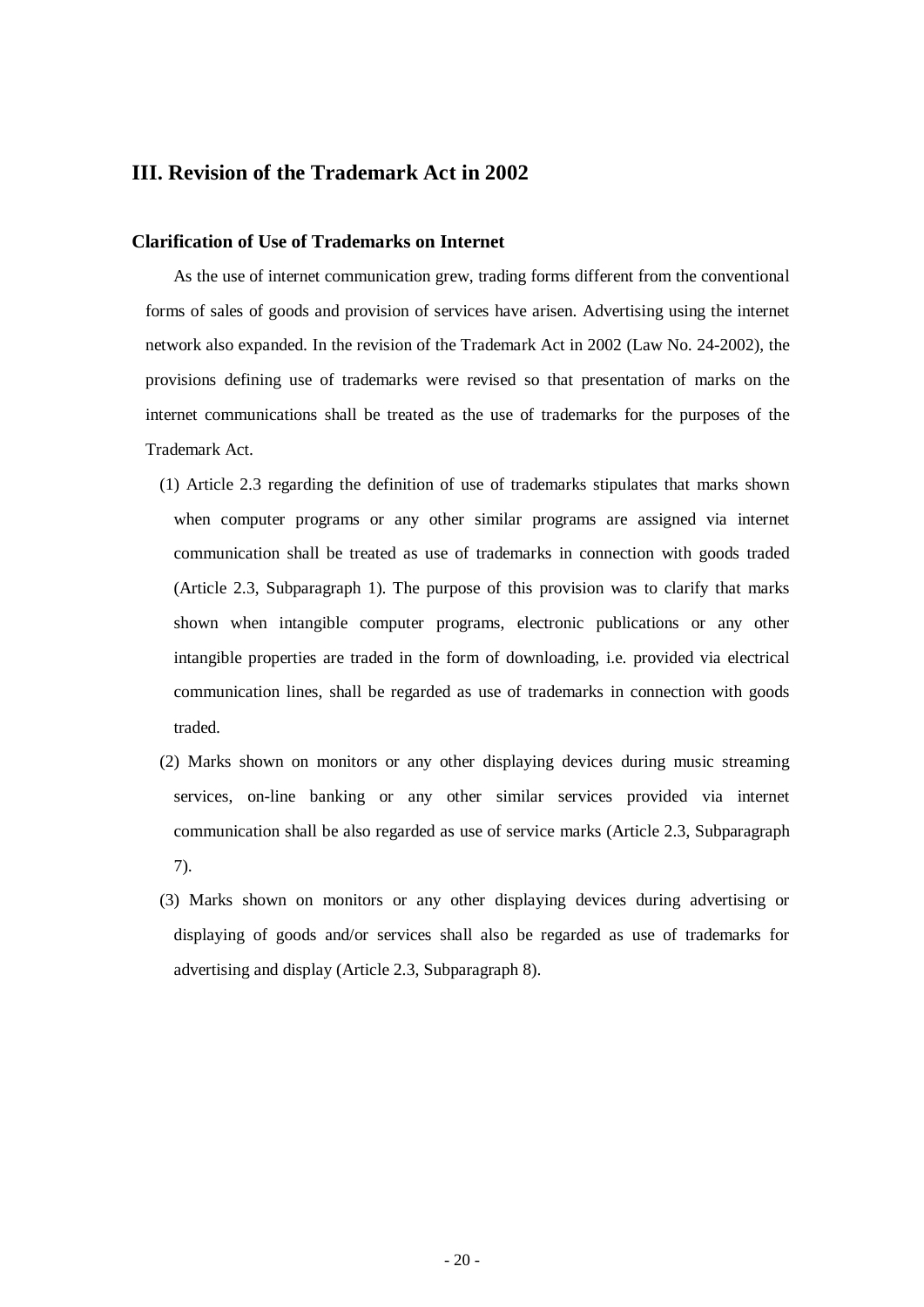# **IV. Revision of the Trademark Act in 2005**

#### **Establishment of Regionally Based Collective Trademark System**

In the revision of the Trademark Act in 2005 (Law No. 56-2005), a new trademark system was established to register a trademark composed of a combination of a regional name and a common name of goods. The aim of this system was to support the vitalization of local economy by protecting local brands (Article 7-2).

Under this system, if a trademark composed of a combination of a regional name and a common name of goods or service has been used for goods or service closely related to a certain region, and well-known by a certain range of consumers, a cooperative business association or any other similar association may register such trademark as a "regionally based collective trademark."

#### **(1) Treatment under the Trademark Act**

In principle, in accordance with Subparagraphs 3 and 6 of Article 3.1 of the Trademark Act, trademark registration is not granted to a trademark composed of a combination of a regional name and a common name of goods or service, such as "Hirosaki Ringo" and "Matsusaka Ushi," since it represents just the production place of the goods or service and does not have a function of source designator.

Exceptionally, registration may be granted only to a trademark that has gained a function of source designator after years of actual use, such as "Yubari Melon" (Article 3.2). However, it was not very easy to pursue registration on the ground of national public recognition. Under these circumstances, owners of such trademarks could not demand discontinuance of use of such trademarks by others until they gain public recognition for their trademarks.

#### **(2) Mitigation of registration requirements**

The regionally based collective trademark system was established to provide more adequate protection to regional brands. Under this system, a trademark composed of a combination of a regional name and a common name of goods or service may be registered as a "regionally based collective trademark" if it has been used in connection with goods or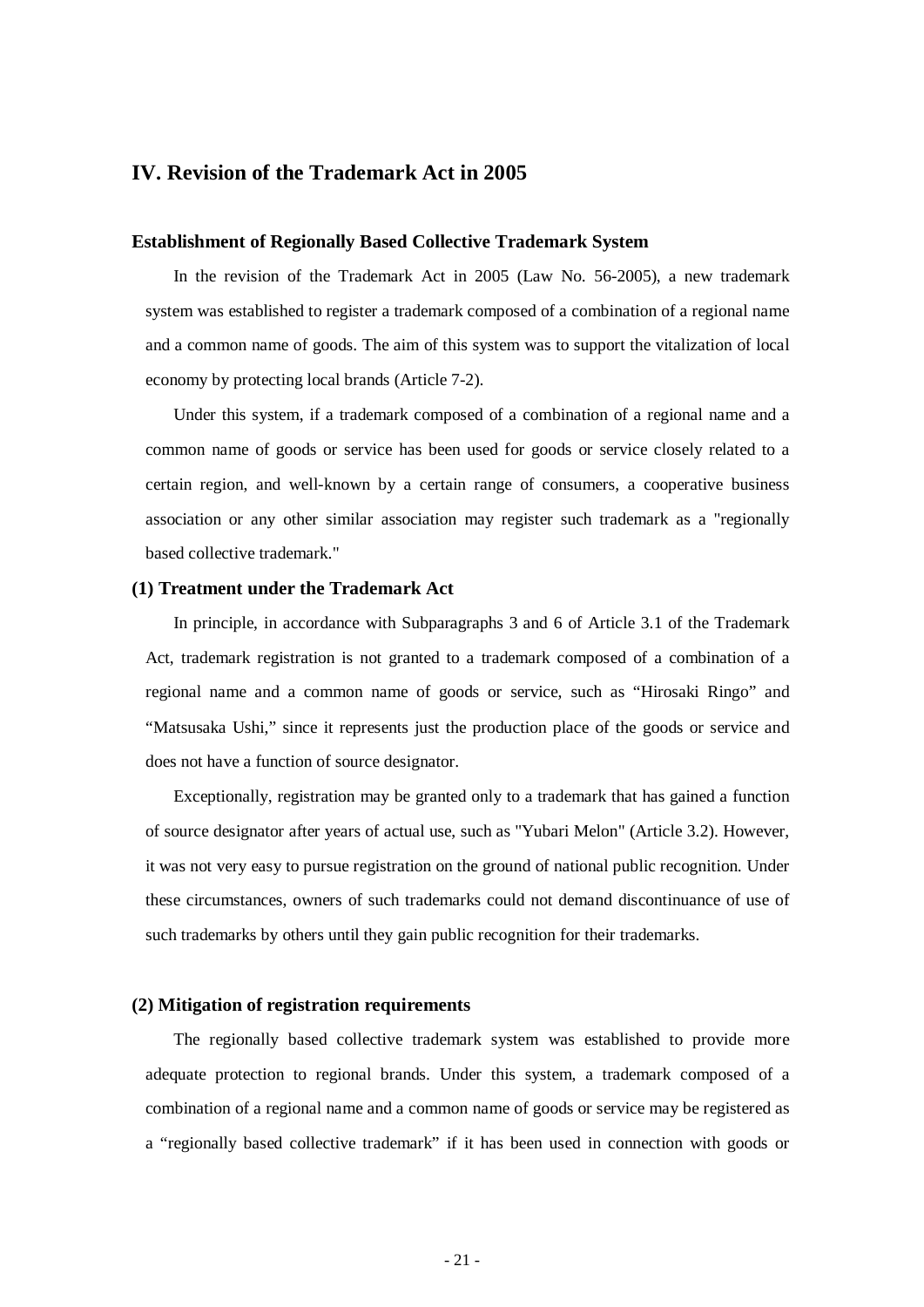service closely related to said region and has gained a certain level of public recognition (Article 7-2).

An application for registration as a regionally based collective trademark shall be accepted and registration shall be granted if, as a result of actual use, said trademark has been well known among consumers (i.e. gained public recognition) as an indicator of goods or service pertaining to the business of a regional group that has filed the application, or members of said regional group (Article 7-2, Paragraph 1, First sentence). Public recognition at national level may not necessarily be required. Public recognition in neighboring prefectures is sufficient.

#### **(3) Eligibility as applicants**

Only corporations established under special laws, including cooperative business associations and agricultural cooperative associations, may file registration applications for regionally based collective trademarks. In addition, freedom to become a member of such corporation must be guaranteed by a legal document, and said trademarks must be those intended to be used by members of such corporation (Article 7-2, Paragraphs 1 and 4).

#### **(4) Types of regionally based collective trademarks**

Trademarks that may be registered as regionally based collective trademarks are categorized into the following three types: (i) a trademark consisting solely of characters indicating, in a common manner, the name of the region and the common name of certain goods or service (such as "XXX Ringo", and "XXX Mikan"), (ii) a trademark consisting solely of characters indicating, in a common manner, the name of the region and the name customarily used to indicate certain goods or service (such as "XXX Yaki" and "XXX Ori "), and (iii) a trademark consisting of characters defined in (i) or (ii) above, to which are added characters customarily used to indicate, in a common manner, the production place of certain goods or service or any other similar information (such as "Homba XXX Ori" and "Tokusen XXX Cabbage") (Article 7-2, Paragraph 1, Subparagraphs 1 to 3).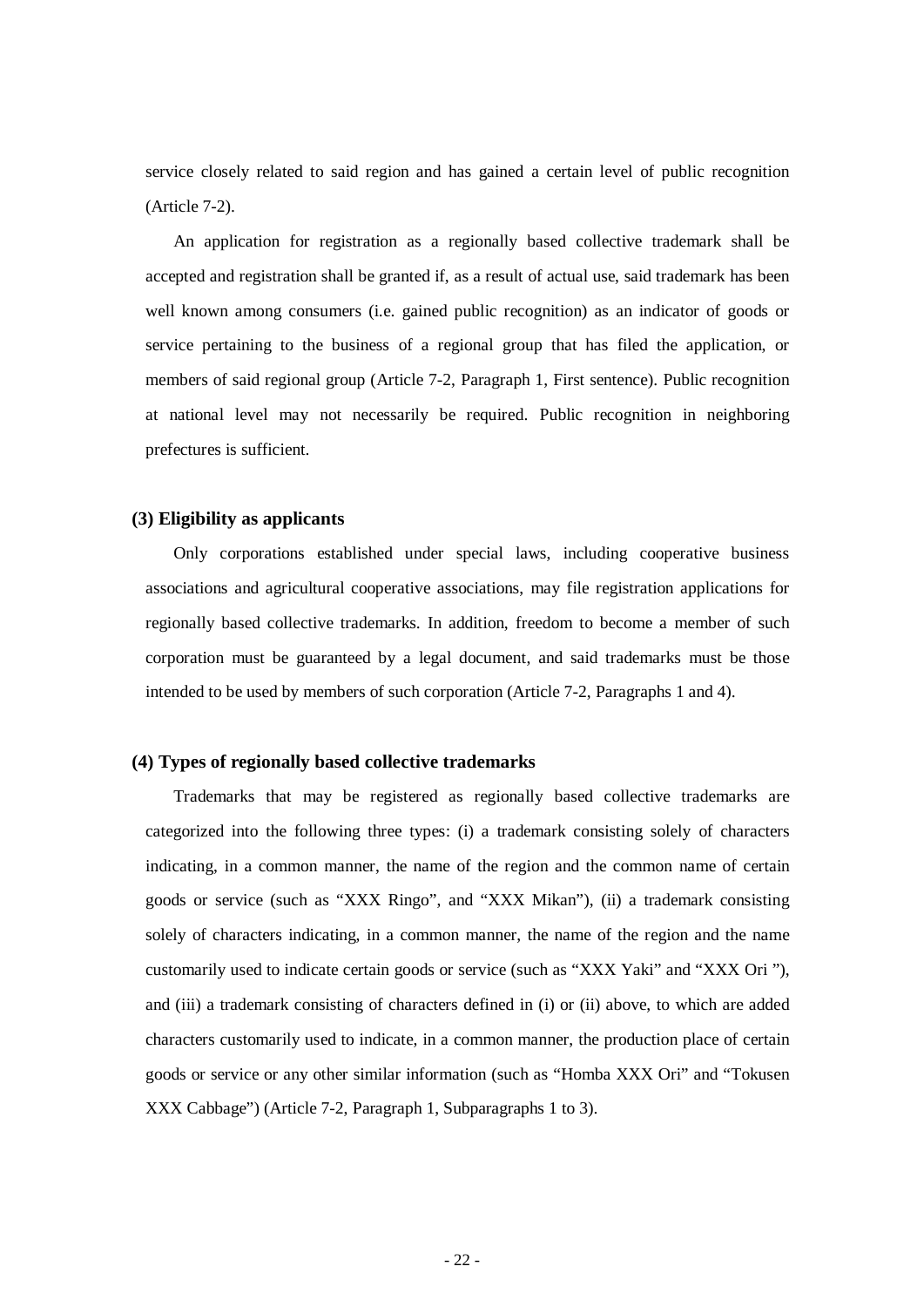#### **(5) Registration requirements for regionally based collective trademarks**

For trademarks specified in (4) above, all subparagraphs in Article 3.1 excluding Subparagraphs 1 and 2 shall not apply, but all subparagraphs in Article 4.1 specifying unregistrable trademarks shall apply.

The regional name must be the name of the region closely related to the goods or service. The old name of the region or state, the name of a river, mountain or ocean space or any region-related name may be used, as well as the name of the current administrative district unit. The term "closely related" refers to the circumstance where the region is the production place of the goods, the region is the provision place of the service, the region is the origin place of the manufacturing method of the goods, the region is the production place of the main ingredient of the goods or any other similar circumstance (Article 7-2, Paragraph 4).

#### **(6) Trademark rights for regionally based collective trademarks**

Once a regionally based collective trademark is registered, the normal trademark right is set on such trademark. Accordingly, the trademark right holder has the exclusive right to use said registered trademark for designated goods and/or services, and has the right of prohibition to remove use by other parties of said registered trademark within the similar scope (Articles 25 and 37).

However, any person who has used said trademark, without any intention of unfair competition, before the registration application was filed for such registration, has the prior user's right to continue to use such trademark (Article 32-2).

#### **(7) Required documents**

An applicant for a regionally base collective trademark must submit the following certifying and evidencing documents:

(i) Document certifying that the applicant is an association or organization specified in Paragraph 1, Article 7-2 of the Trademark Act

e.g. A copy of the certificate of registered records or a copy of the law in accordance with which the association was established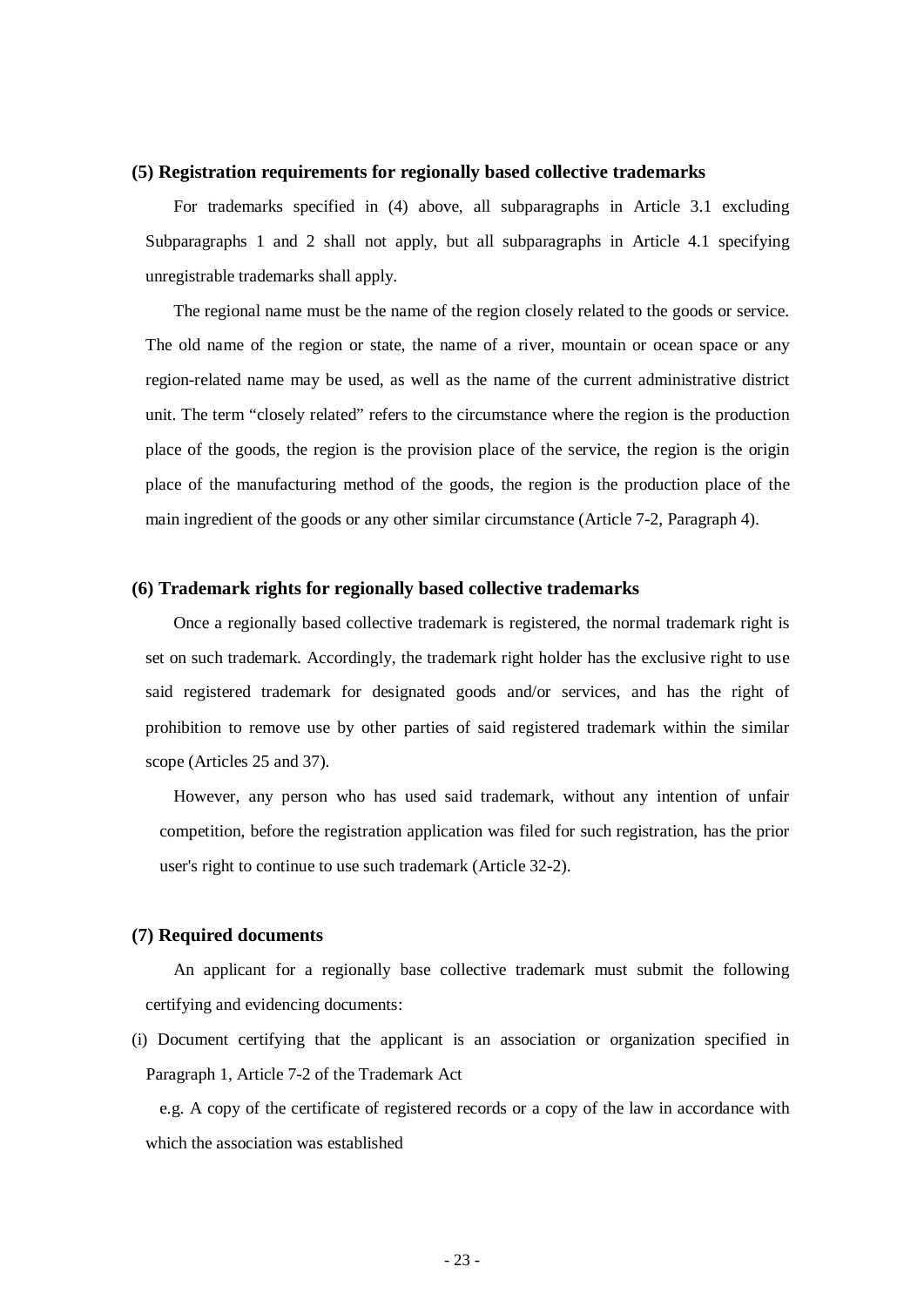(ii) Document certifying that the trademark contains the regional name specified in Paragraph 2, Article 7-2 of the Trademark Act

e.g. Articles in newspapers, magazines, books or other publications, certificates issued by public agencies, pamphlets, catalogs, internal rules, or transaction slips, indicating close relation between the regional name included in the application for trademark registration and the designated goods and/or services

(iii) Document evidencing the fact that the trademark claimed in the application has been well-known among consumers as a result of actual use

e.g. Printed matters which contain advertising using said trademark (including newspapers, magazines, catalogs, and handbills), transaction slips/documents, photographs clearly showing the use of said trademark, certificates issued by advertising agents, broadcasters, publishers or printers, certificates issued by fellow traders, suppliers, consumers or other stakeholders, or certificates issued by public agencies (including national or local public bodies, embassies in Japan, and chamber of commerce)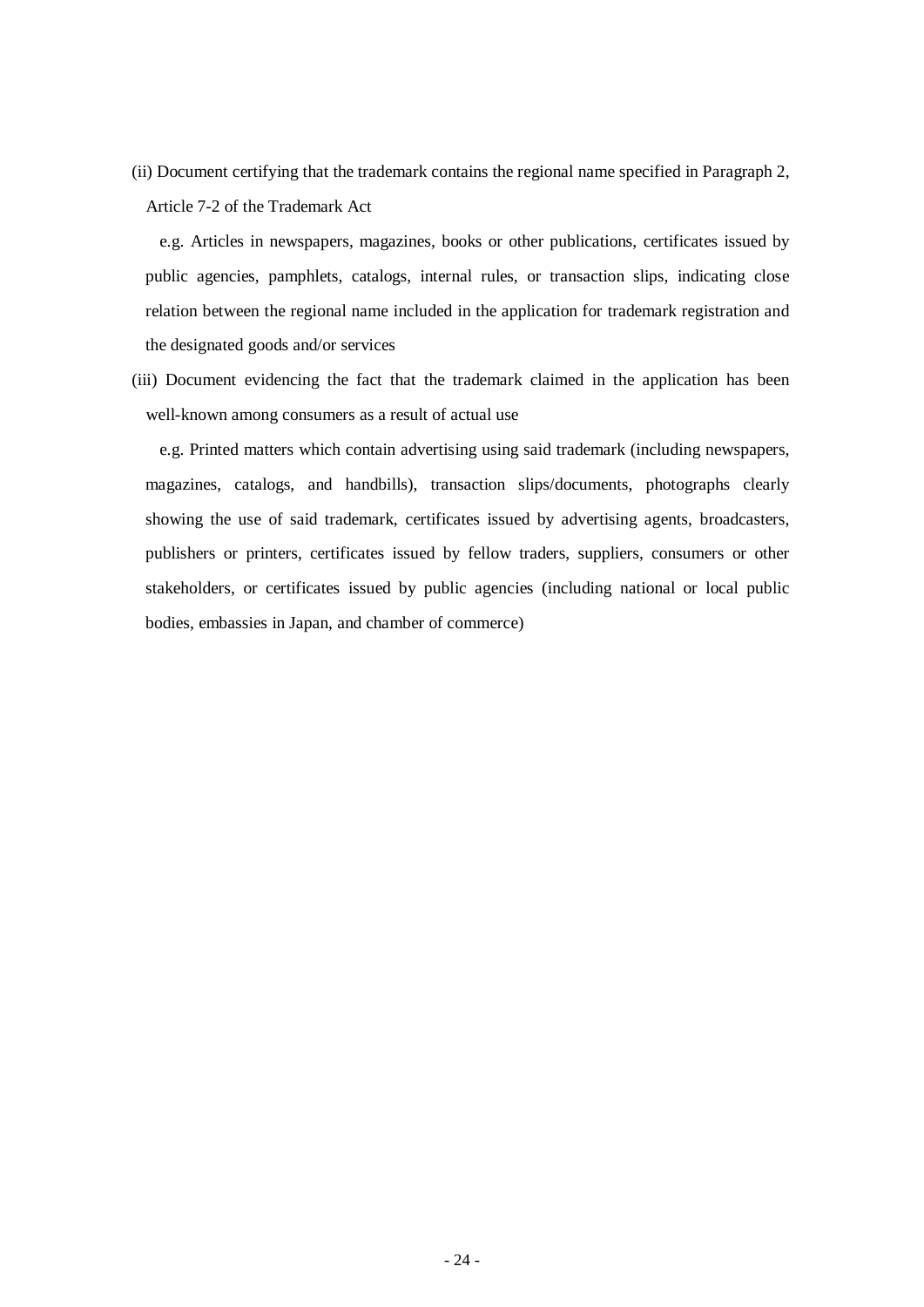### **V. Revision of the Trademark Act in 2006**

#### **1. Protection of retailer trademarks**

In the revision of the Trademark Act in 2006 (Law No. 55-2006), it was stipulated that from the standpoint of promoting convenience for business operators and coordination with the internationally adopted system, trademarks used by retailers and wholesalers shall be protected as trademarks relating to services ("service marks").

To promote sales of their merchandise, retailers and other similar operators are engaged in service activities to facilitate selection of goods by consumers. They offer a wide variety of merchandise and provide services for the convenience of customers so that customers can choose merchandise. However, since these retailers' services are incidental services provided to promote sales of goods, they are not regarded as independent transactions and no direct compensation is received. Accordingly, they had been excluded from services defined in the Trademark Act. If protection under the Trademark Act was needed for a trademark used by a retailer or any other similar operator, registration of such trademark has been pursued as a trademark relating to goods traded by said retailer. While it is stipulated that trademarks shall be used in connection with designated goods and/or service, trademark rights relating to goods did not fully cover the use mode of trademarks by general retailers and service operators.

On the other hand, protection was already provided for trademarks used by retailers as service marks in the U.S.A, UK and Office for Harmonization in the Internal Market (OHIM) in Europe. Moreover, the International Classification under the Nice Agreement (the 9th edition) also stipulated that services provided by retailers and other similar operators shall be classified into Class 35 of the International Classification.

To keep in line with this movement, the revised Japanese Trademark Act stipulates that "provision of convenience to customers" in the course of retailers' and wholesalers' operations shall be treated as services for the purposes of the Trademark Act and that trademarks used by retailers and any other similar operators shall be protected as trademarks relating to services as defined in the Trademark Act (Article 2.2).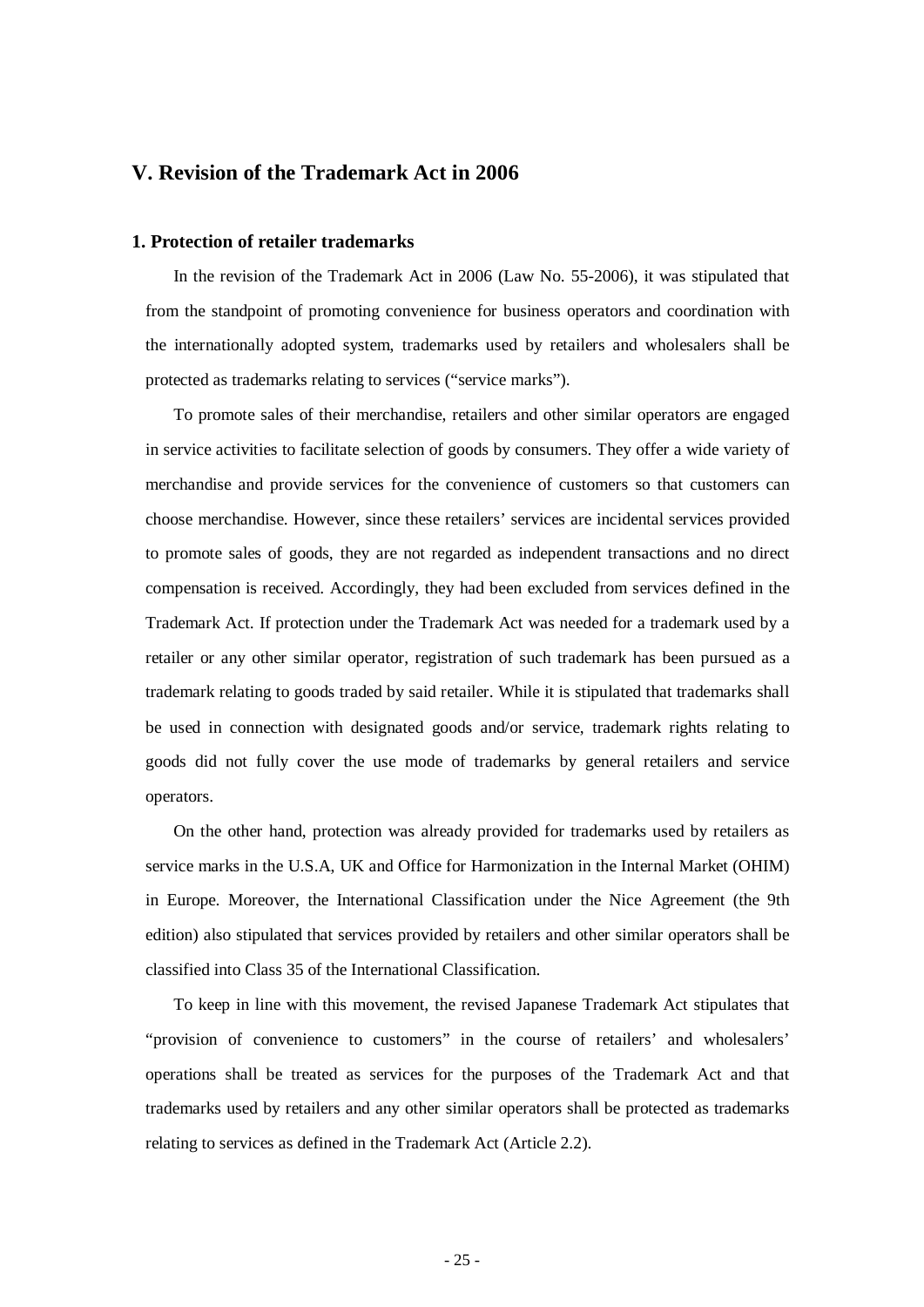These services include provision of convenience to customers by retailers and wholesalers engaged in trading of merchandise, including department stores, convenience stores, mass home electronics retailers and other general merchandise stores, and shoe stores, bookstores, greengrocers and any other specialty stores. Services provided by mail order houses, internet-based business operators and other similar operators are also included.

Since services provided by retailers are treated as Class 35 services, irrespective of the range of merchandise traded, retailers may now pursue registration of their trademarks designating Class 35 "Provision of convenience to customers." However, the protection shall not cover services relating to goods that are not and will not be traded by the retailer.

For example, in the process of examination, examiners conduct a cross search between trademarks designating "provision of convenience to customers in the process of shoes retailing" as the designated service and trademarks designating "shoes" as the designated goods (Article 4.1, Subparagraph 11). If a registration is granted, trademarks used on signboards, employee uniforms and shopping carts are also protected.

#### **2. Addition of "export" to the definition of use**

The revised Trademark Act defines "export" activities and include "export" in the definition of trademark use (Article 2.3, Subparagraph 2). The word "export" was added to said subparagraph before the revision ("to assign, deliver, display for the purpose of assignment or delivery, import or provide through an electric telecommunication line, goods or packages of goods to which a mark is affixed").

Currently, many goods that infringe Japanese trademarks are traded very frequently. By this revision, even if infringement fails to be found at the stage of assignment or delivery within Japan, infringement may be regulated at the border stage of exporting. Accordingly, infringement of Japanese trademarks can be claimed for goods that will cross the border of the country.

#### **3. Strengthening of punishment for trademark infringement**

The criminal punishment for infringement of trademark was strengthened to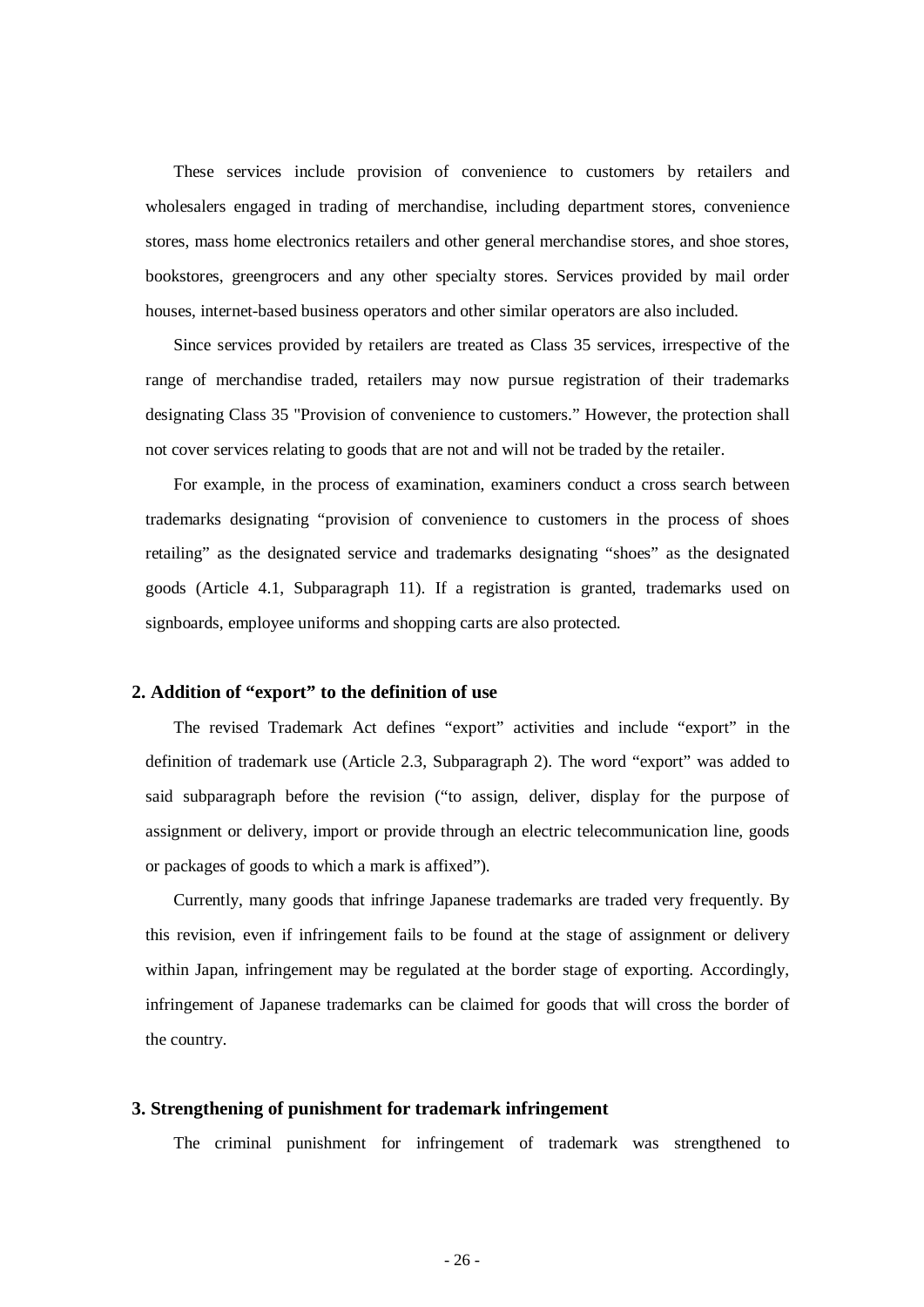imprisonment with hard labor for "10 years or less" and a penalty of "10 million yen or less," from "5 years or less" and "5 million yen or less" before the revision. The punishment for indirect infringement of trademarks, including infringement in a similar scope and infringement in the stage of preparation activities was set to imprisonment with hard labor for 5 years or less and a penalty of 5 million yen or less (Articles 37 and 67). Imposition of concurrent sentences shall apply to a case of infringement of trademark. Accordingly both the imprisonment and the penalty may be imposed to the offender at the same time.

Protection of intellectual property rights is being strengthened in other countries. To keep in line with this movement, as the first country in the neighboring area, Japan has revised the Trademark Act to strengthen the criminal punishment for trademark infringement as well as criminal punishment for patent right infringement and acts of unfair competition.